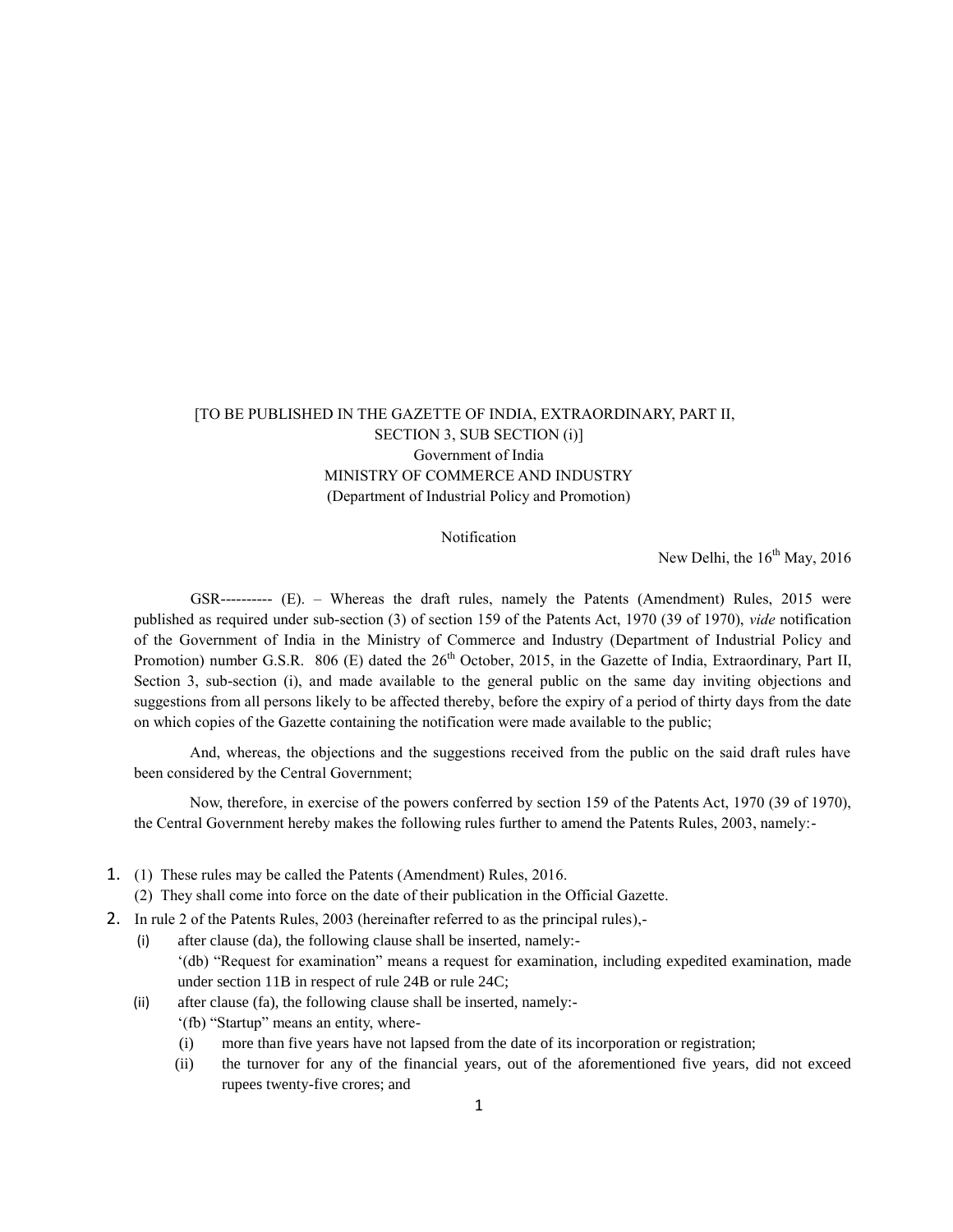(iii) it is working towards innovation, development, deployment or commercialisation of new products, processes or services driven by technology or intellectual property:

Provided that any such entity formed by splitting up or reconstruction of a business already in existence shall not be considered as a startup.

Provided further that the mere act of developing-

a. products or services or processes which do not have potential for commercialisation, or

b. undifferentiated products or services or processes, or

c. products or services or processes with no or limited incremental value for customers or workflow, would not be covered under this definition.

*Explanation 1.*- An entity shall cease to be a startup on completion of five years from the date of its incorporation/ or registration or if its turnover for any previous year exceeds rupees twenty-five crores.

*Explanation 2.*- Entity means a private limited company (as defined in the Companies Act, 2013), or a registered partnership firm registered under section 59 of the Partnership Act, 1932 or a limited liability partnership under the Limited Liability Partnership Act, 2002.

*Explanation 3.*- The term "Turnover" shall have the same meaning as defined in the Companies Act, 2013 (18 of 2013).

*Explanation 4.*- An entity is considered to be working towards innovation, development, deployment or commercialisation of new products, processes or services driven by technology or intellectual property if it aims to develop and commercialise a new product or service or process, or a significantly improved existing product or service or process that will create or add value for customers or workflow.

*Explanation 5.*- The reference rates of foreign currency of the Reserve Bank of India shall prevail.'.

3. In the principal rules, for rule 5, the following rule shall be substituted, namely:-

―5. Every person, concerned in any proceedings to which the Act or these rules relate and every patentee, shall furnish to the Controller an address for service, including a postal address in India and an e-mail address, and such address for service shall be treated for all purposes connected with such proceedings or patent as the address of the person concerned in the proceedings or of the patentee. Unless such an address for service is given, the Controller shall be under no obligation either to proceed or deal with any proceeding, or patent or to send any notice that may be required to be given under the Act or these rules and the Controller may take *suo motu* decision in the matter:

Provided that a patent agent shall also be required to furnish to the Controller a mobile number registered in India.".

- 4. In the principal rules, in rule 6,-
	- (i) in sub-rule  $(1)$ , the words "or courier service", wherever they occur shall be omitted;
	- (ii) after sub-rule (1), the following sub-rule shall be inserted, namely:-

 ―(1A) Notwithstanding anything contained in sub-rule (1), a patent agent shall file, leave, make or give all documents only by electronic transmission duly authenticated, including scanned copies of documents that are required to be submitted in original:

 Provided that the original documents that are required to be submitted in original, shall be submitted within a period of fifteen days, failing which such documents shall be deemed not to have been filed.";

(iii) for sub-rule (2), the following sub-rule shall be substituted, namely:

―(2) Any written communication addressed to a patentee at his postal address or e-mail address, as it appears on the register of patents or at his address for service given under rule 5, or to any applicant or opponent in any proceedings under the Act or these rules, at the postal address or e-mail address, appearing on the application or notice of opposition, or given for service, shall be deemed to be properly addressed.";

- (iv) in sub-rule  $(3)$ , the words "or courier service" shall be omitted;
- (v) in sub-rule (4), the words "or courier" shall be omitted;
- (vi) after sub-rule (5), the following rules shall be inserted, namely:-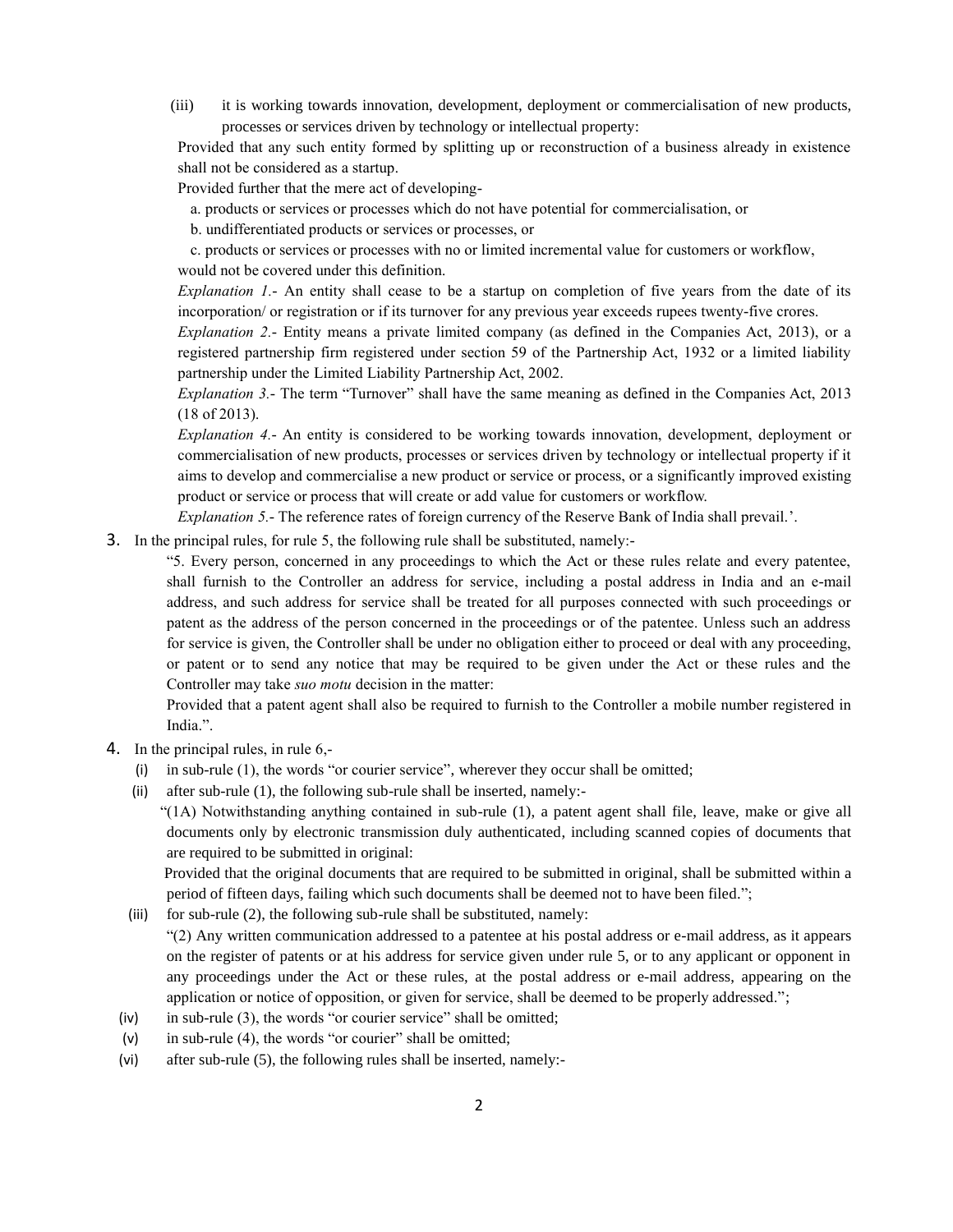$(6)$  Without prejudice to sub-rule (5) and notwithstanding anything contained in sub-rule (2) of rule 138, the Controller may condone the delay in transmitting or resubmitting a document to the patent office or performing any act by a party, if a petition for such condonation of delay is made by the party to the Controller along with a statement regarding the circumstances of the fact and evidence in support of the statement, to the satisfaction of the Controller, that the delay was due to war, revolution, civil disorder, strike, natural calamity, a general unavailability of electronic communication services or other like reason in the locality where the party resides or has place of business, and that such situation was of such severity that it disrupted the normal communication in that area and that the relevant action was taken as soon as reasonably possible not later than one month from the date when such situation had ceased to exist:

Provided that the delay condoned by the Controller shall not exceed the period for which the national emergency was in force, or six months from the expiry of the prescribed period, whichever is earlier.

(7) Any liability or burden of proof regarding the authenticity of any document filed, left, made or given under these rules, including electronically transmitted documents, shall lie only with the party filing, leaving, making or giving the document.".

- 5. In the principal rules, in rule 7,-
	- (i) in sub-rule (2), for clause (a), the following clause shall be substituted, namely:-

―(a) The fees payable under the Act or these rules may be paid at the appropriate office either in cash or through electronic means or may be sent by bank draft or banker's cheque payable to the Controller of Patents and drawn on a scheduled bank at the place where the appropriate office is situated and if the draft or banker's cheque is sent by post, the fees shall be deemed to have been paid on the date on which the draft or banker's cheque has actually reached the Controller.";

- (ii) in sub-rule (2), clause (b) shall be omitted;
- (iii) after sub-rule 3A, the following sub-rule shall be inserted, namely:-

―(3B) In case an application processed by a startup is fully or partly transferred to any person other than a natural person or a startup, the difference, if any, in the scale of fees between the fees charged from a startup and such person to whom the application is transferred, shall be paid by the new applicant along with the request for transfer:

*Explanation.-* Where the startup ceases to be a startup after having filed an application for patent due to lapse of more than five years from the date of its incorporation or registration or the turnover subsequently crosses the financial threshold limit as defined, no such difference in the scale of fees shall be payable.";

(iv) for sub-rule (4), the following sub-rule shall be substituted, namely:-

―(4) Fees once paid in respect of any proceeding shall not ordinarily be refunded irrespective of whether the proceeding has taken place or not:

Provided that, if the Controller is satisfied that during the online filing process, the fee was paid more than once for the same proceeding, the excess fee shall be refunded.";

(v) after sub-rule (4) , the following sub-rule shall be inserted, namely:-

―(4A) Notwithstanding anything contained in sub-rule (4), upon the withdrawal of an application in respect of which a request for examination has been filed, but before issuance of first statement of objection, the fee may be refunded to the extent prescribed in the First Schedule on a request made by the applicant in Form 29.".

6. In the principal rules, in rule 8, for sub-rule (2), the following sub-rule shall be substituted, namely:-

―(2) Where no Form is so specified for any purpose, the applicant may use Form 30 specified in the Second Schedule.".

- 7. In the principal rules, in rule 13,-
	- (i) for sub-rule 4, the following sub-rule shall be substituted, namely:-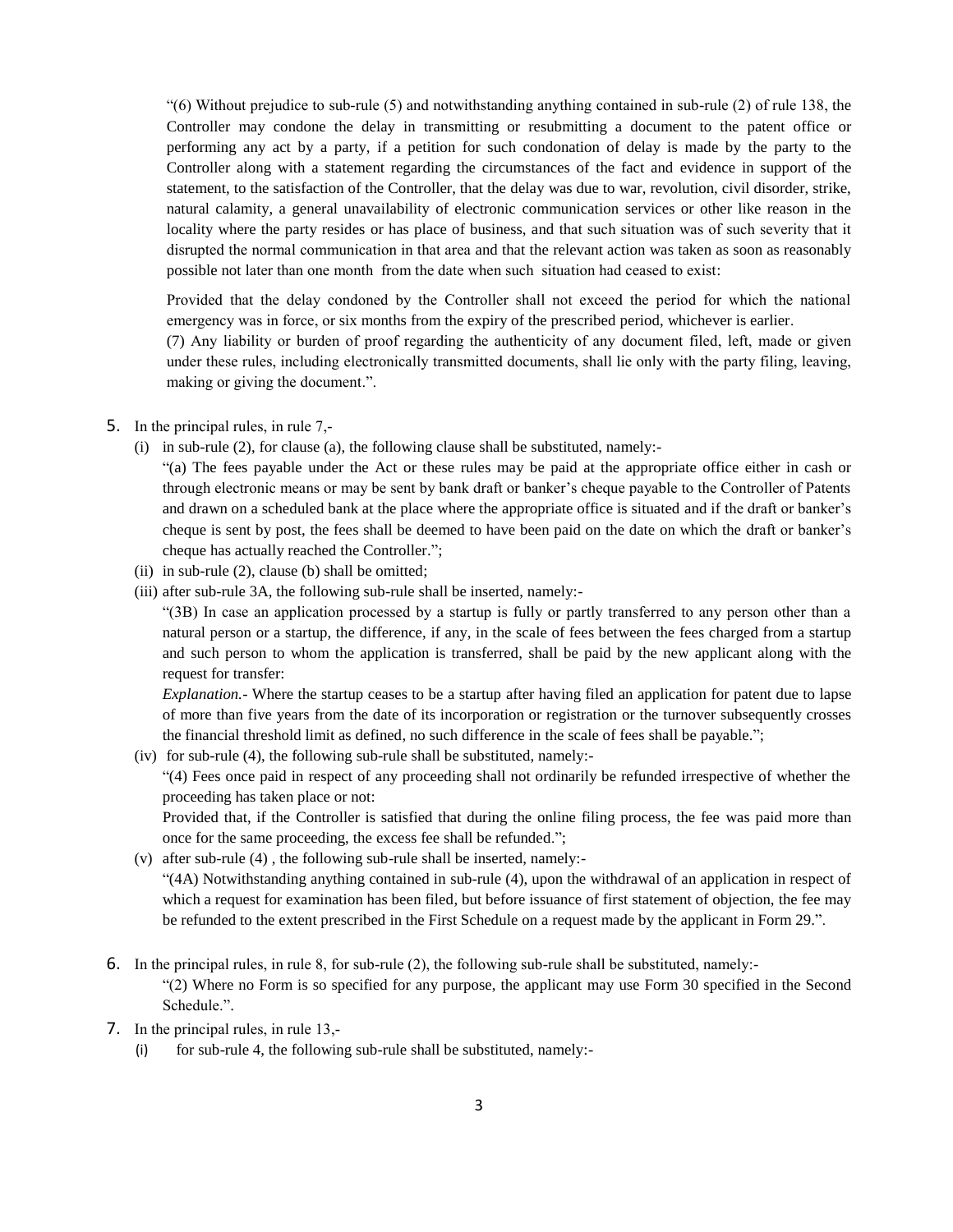―(4) Where the invention requires explanation through drawings, such drawings shall be prepared in accordance with the provisions of rule 15 and shall be supplied with, and referred to in detail, in the specification, including the claims where the features illustrated in the drawings shall be followed by their respective reference signs in parentheses:

Provided that in case of a complete specification, if the applicant desires to adopt the drawings filed with the provisional specification as the drawings or part of the drawings for the complete specification, it shall be sufficient to refer to them in the complete specification as those left or filed with the provisional specification.";

(ii) in sub-rule (7), for clause (b), the following clause shall be substituted, namely:-

―(b) The abstract shall contain a concise summary of the matter contained in the specification and the summary shall indicate clearly the technical field to which the invention belongs, technical advancement of the invention as compared to the existing knowledge and principal use of the invention excluding any speculative use and where necessary, the abstract shall contain the chemical formula, which characterises the invention.":

(iii) for sub-rule (8), the following sub-rule shall be substituted, namely:-

 $\degree$ (8) The period within which reference to the deposit shall be made in the specification under sub-clause (A) of clause (ii) of sub-section (4) of section 10 shall be three months from the date of filing of the application: Provided that in case of a request for publication under rule 24A, such reference shall be made on or before the date of filing of such request.".

8. In the principal rules, for rule 14, the following rule shall be substituted, namely:-

―14. Amendments to Specifications.- (1) When amendments are made to a provisional or complete specification or any drawing accompanying it, the pages incorporating such amendments shall be retyped and submitted to form a continuous document.

(2) A marked copy clearly identifying the amendments carried out and a statement clearly indicating the portion (page number and line number) of the specification or drawing being amended along with the reason shall also be filed.

(3) Amendments shall not be made by slips pasted on, or as footnotes or by writing in the margin of any of the said documents.

(4) When a retyped page or pages incorporating amendments are submitted, the corresponding earlier page shall be deemed to have been superseded and cancelled by the applicant.".

9. In the principal rules, in rule 20, for sub-rule (1), the following sub-rule shall be substituted, namely:-

―(1) An application corresponding to an international application filed under Patent Cooperation Treaty may be made in Form 1 under sub-section (1A) of section 7.

*Explanation.*- For the purpose of this rule, "an application corresponding to an international application" means an international application as filed under Patent Cooperation Treaty which includes any amendments made by the applicant under Article 19 and communicated to Designated Office under Article 20 or any amendment made under sub-clause (b) of clause (2) of Article 34 of the Treaty:

Provided that the applicant, while filing such application corresponding to an international application designating India, may delete a claim, in accordance with the provisions contained in rule 14.".

- 10. In the principal rules, in rule 24B,-
	- (i) in sub-rule (2), for clause (i) the following clause shall be substituted, namely:-

"(i) Where the request for examination has been filed under sub-rule (1) and application has been published under section 11A, the Controller shall refer the application, specification and other documents related thereto to the examiner and such reference shall be made in the order in which the request is filed:

Provided that in case of a further application filed under section 16, the order of reference of such further application shall be the same as that of the first mentioned application: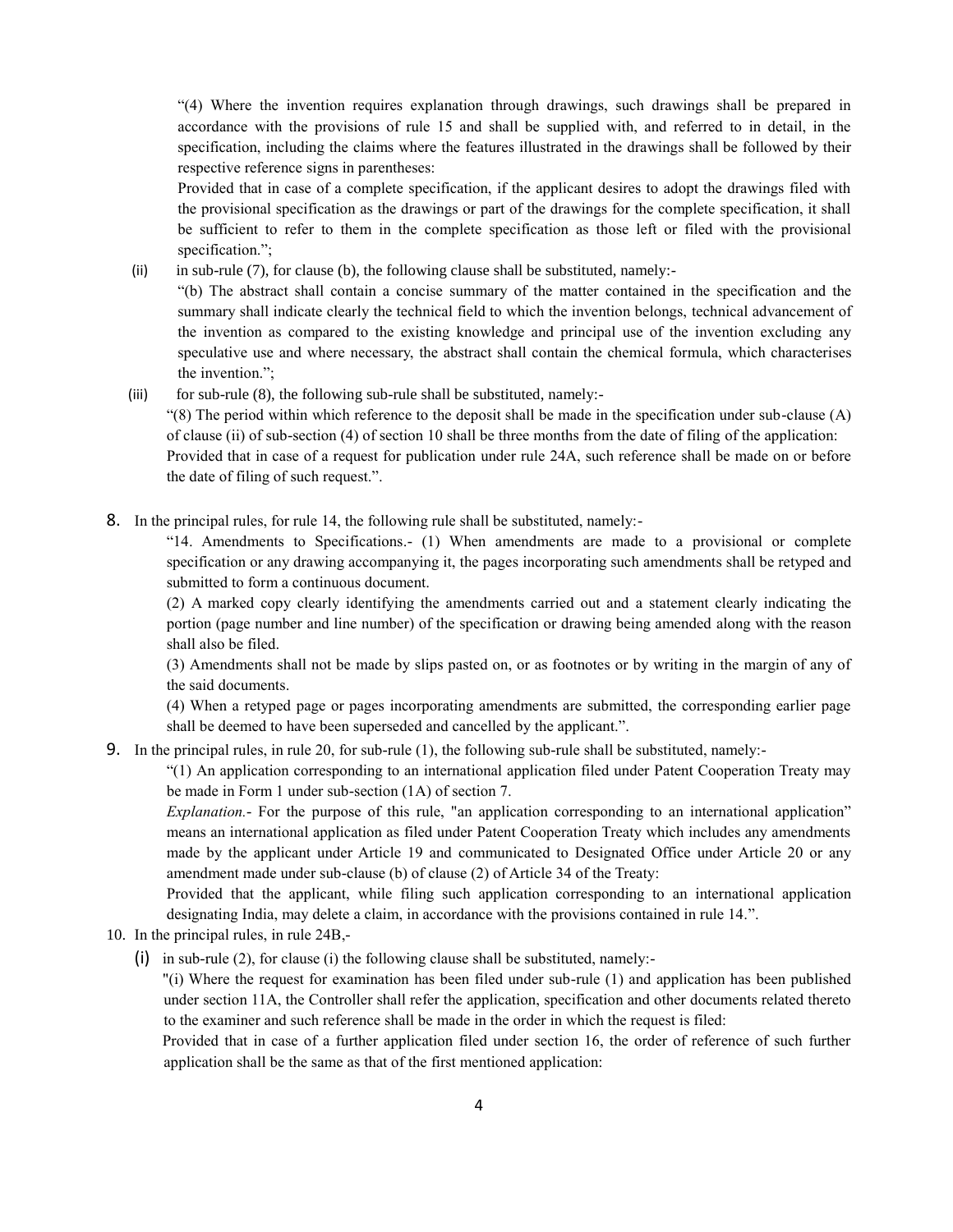Provided further that in case the first mentioned application has already been referred for examination, the further application shall have to be accompanied by a request for examination, and such further application shall be published within one month and be referred to the examiner within one month from the date of such publication.";

(ii) For sub-rules (3) and (4), the following sub-rules shall be substituted, namely:-

―(3) A first statement of objections, along with any documents as may be required, shall be issued by the Controller to the applicant or his authorised agent within one month from the date of disposal of the report of examiner by the Controller:

Provided that where the request for examination was filed by a person interested, only an intimation of such examination may be sent to such person interested.

(4) Reply to the first statement of objections and subsequent reply, if any, shall be processed in the order in which such reply is received.

(5) The time for putting an application in order for grant under section 21 shall be six months from the date on which the first statement of objections is issued to the applicant to comply with the requirements.

(6) The time for putting an application in order for grant under section 21 as prescribed under sub-rule (5) may be further extended for a period of three months on a request in Form 4 for extension of time along with prescribed fee, made to the Controller before expiry of the period specified under sub-rule (5).".

11. In the principal rules, after rule 24B, the following rule shall be inserted, namely:-

―24C. Expedited examination of applications.-

(1) An applicant may file a request for expedited examination in Form 18A along with the fee as specified in the first schedule only by electronic transmission duly authenticated within the period prescribed in rule 24B on any of the following grounds, namely:-

- (a) that India has been indicated as the competent International Searching Authority or elected as an International Preliminary Examining Authority in the corresponding international application; or
- (b) that the applicant is a startup.

(2) A request for examination filed under rule 24B may be converted to a request for expedited examination under sub-rule (1) of rule 24C by paying the relevant fees and submitting requisite documents as required under sub-rule (1).

(3) Except where the application has already been published under sub-section (2) of section 11A or a request for publication under rule 24A has already been filed, a request for expedited examination shall be accompanied by a request for publication under rule 24A.

(4) Where the request for expedited examination does not comply with the requirements of this rule, such a request shall be processed in accordance with the provisions contained in rule 24B, with an intimation to the applicant, and shall be deemed to have been filed on the date on which the request for expedited examination was filed.

(5) The Controller shall refer the request for expedited examination along with the application and specification and other documents to the examiner, in respect of the applications where the request for expedited examination has been received, in the order of filing of such requests.

Provided that a request for expedited examination under this rule filed by a startup shall not be questioned merely on the ground that the startup ceased to be a startup after having filed an application for patent due to the lapse of more than five years from the date of its incorporation or registration, or the turnover subsequently crossed the financial threshold limit, as defined.

(6) The period within which the examiner shall make the report under sub-section (2) of section 12, shall ordinarily be one month but not exceeding two months from the date of reference of the application to him by the Controller.

(7) The period within which the Controller shall dispose of the report of the examiner shall be one month from the date of receipt of such report by the Controller.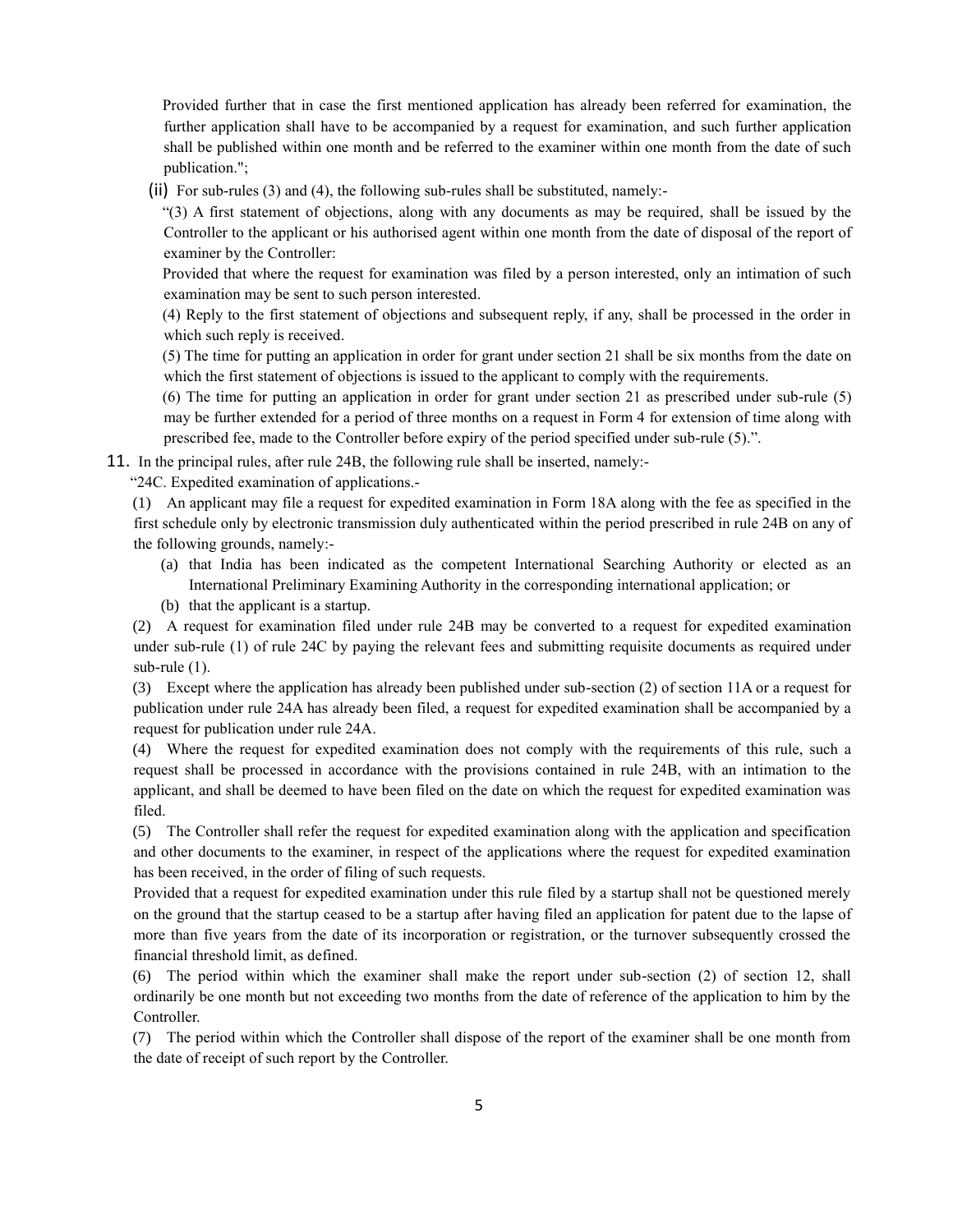(8) A first statement of objections along with any document, if required, shall be issued by the Controller to the applicant or his authorised agent within fifteen days from the date of disposal of the report of examiner by the Controller.

(9) Reply to the first statement of objections and subsequent reply, if any, in respect of an application where the request for expedited examination was filed, shall be processed in the order in which such reply for such application is received.

(10) The time for putting an application in order for grant under section 21 shall be six months from the date on which the first statement of objections is issued to the applicant.

(11) The time for putting an application in order for grant under section 21, as prescribed in sub-rule (10) may be further extended for a period of three months on a request for extension made in Form 4 along with the prescribed fee, made to the Controller before the expiry of the period specified under sub-rule (10).

(12) The Controller shall dispose of the application within a period of three months from the date of receipt of the last reply to the first statement of objections or within a period of three months from the last date to put the application in order for grant under section 21 of the Act, whichever is earlier:

Provided that this time limit shall not be applicable in case of pre-grant opposition.

(13) Notwithstanding anything contained this rule, the Controller may limit the number of requests for expedited examination to be received during the year by way of a notice to be published in the official journal.".

12. In the principal rules**,** for rule 26, the following rule shall be substituted, namely:-

"26. A request for withdrawing the application under sub-section (4) of section 11B shall be made in Form 29."

13. In the principal rules, in rule 28, after sub-rule (5), the following sub-rules shall be inserted, namely:-

―(6) The hearing may also be held through video-conferencing or audio-visual communication devices:

Provided that such hearing shall be deemed to have taken place at the appropriate office.

*Explanation.*– For the purposes of this rule, the expression "communication device" shall have the same meaning as assigned to it in clause (ha) of sub-section (1) of section 2 of the Information Technology Act, 2000 (21 of 2000).

(7) In all cases of hearing, written submissions and the relevant documents, if any, shall be filed within fifteen days from the date of hearing.".

14. In the principal rules, in rule 55,-

(i) for sub-rule (1) the following sub-rule shall be substituted, namely:-

"(1) Representation for opposition under sub-section (1) of section 25 shall be filed in Form 7(A) at the appropriate office with a copy to the applicant, and shall include a statement and evidence, if any, in support of the representation and a request for hearing, if so desired.";

(ii) for sub rules  $(3)$ ,  $(4)$  and  $(5)$ , the following sub rules shall be substituted, namely:

―(3) On consideration of the representation if the Controller is of the opinion that application for patent shall be refused or the complete specification requires amendment, he shall give a notice to the applicant to that effect.

(4) On receiving the notice under sub-rule (3), the applicant shall, if he so desires, file his statement and evidence, if any, in support of his application within three months from the date of the notice, with a copy to the opponent.

(5) On consideration of the statement and evidence filed by the applicant, the representation including the statement and evidence filed by the opponent, submissions made by the parties, and after hearing the parties, if so requested, the Controller may either reject the representation or require the complete specification and other documents to be amended to his satisfaction before the patent is granted or refuse to grant a patent on the application, by passing a speaking order to simultaneously decide on the application and the representation ordinarily within one month from the completion of above proceedings.";

(iii) sub-rule (6) shall be omitted.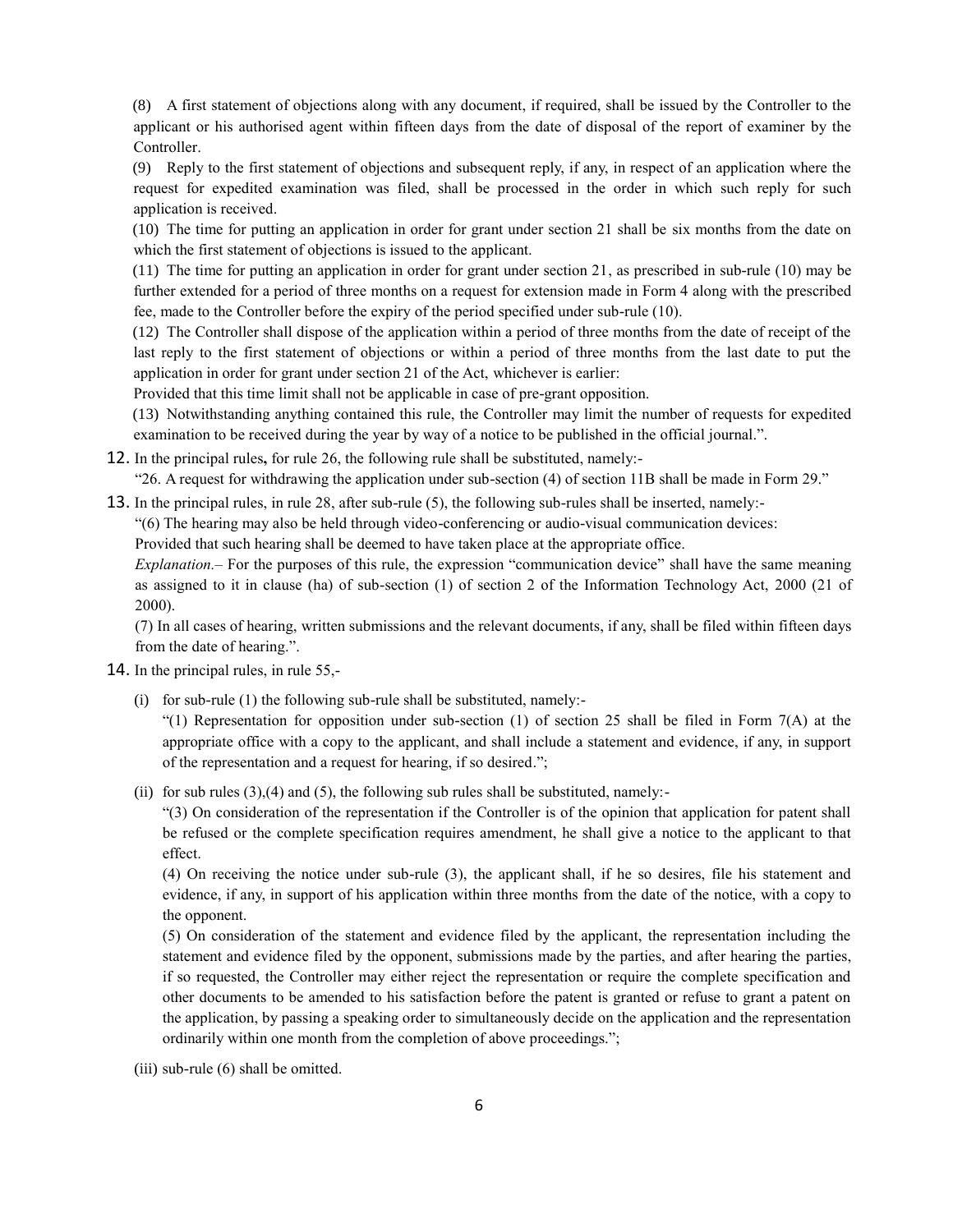15. In the principal rules, in rule 71, for sub-rule (2), the following shall be substituted namely:-  $(2)$  The Controller shall dispose of the request made under sub-rule  $(1)$  within a period of twenty-one days from the date of filing of such request:

Provided that in case of inventions relating to defence or atomic energy, the period of twenty-one days shall be counted from the date of receipt of consent from the Central Government.".

- 16. In the principal rules, for rule 93, the following rule shall be substituted, namely:- ―93. Entry of Renewal fee.- Upon receipt of the payment of the prescribed renewal fee in respect of a patent, the Controller shall enter in the register of patents the fact that the fee has been paid and the date of payment of such fee and issue a certificate of renewal of the patent.".
- 17. In the principal rules, in rule 103, in sub-rule (2), for clause (ii), the following clause shall be substituted, namely:- "(ii) has at least fifteen years' technical, practical or research experience; and".
- 18. In the principal rules, after rule 103, the following rule shall be inserted, namely: ―103A. Disqualifications for inclusion in the roll of scientific advisers.— A person shall not be eligible to be included in the roll of scientific advisors, if he—
	- (i) has been adjudged by a competent court to be of unsound mind;
	- (ii) is an undischarged insolvent;
	- (iii) being a discharged insolvent, has not obtained from the court a certificate to the effect that his insolvency was caused by misfortune without any misconduct on his part;
	- (iv) has been convicted by a competent court, whether within or outside India of an offence to undergo a term of imprisonment, unless the offence of which he has been convicted has been pardoned or unless on an application made by him, the Central Government has, by order in this behalf, removed the disability; or
	- $(v)$  has been guilty of professional misconduct.".
- 19. In the principal rules, for rule 104, the following rule shall be substituted, namely:-

―104. Manner of application for inclusion in the roll of scientific advisers- Any interested person may apply to the Controller for inclusion of his name in the roll of scientific advisers by furnishing his bio-data.".

20. In the principal rules, in rule 107, for clause (c) and proviso thereunder, the following shall be substituted, namely:-

―(c) such person has been convicted of an offence and sentenced to a term of imprisonment or has been guilty of misconduct in his professional capacity and the Controller is of the opinion that his name should be removed from the roll; or

(d) such person is dead:

Provided that except in the cases falling under clause (a) and (d) above, before removing the name of any person from the roll of scientific advisers under this rule, such person shall be given a reasonable opportunity of being heard."

21. In the principal rules, in rule 108, for sub-rule (1), the following sub-rule shall be substituted, namely:-

 $(1)$  The register of patent agents maintained under section 125 shall contain the name, nationality, address of the principal place of business, addresses of branch offices, if any, the qualifications, the date of registration of every registered patent agent and the details of their renewal of registration and any other particulars so specified by the Controller.".

- 22. In the principal rules, in rule 109, the following sub-rule shall be substituted, namely:-
	- ―(3) A person desirous to appear in the qualifying examination under rule 110 shall make a request to the Controller along with the fee specified in the First Schedule after announcement of such examination and within the period as may be specified in the announcement.".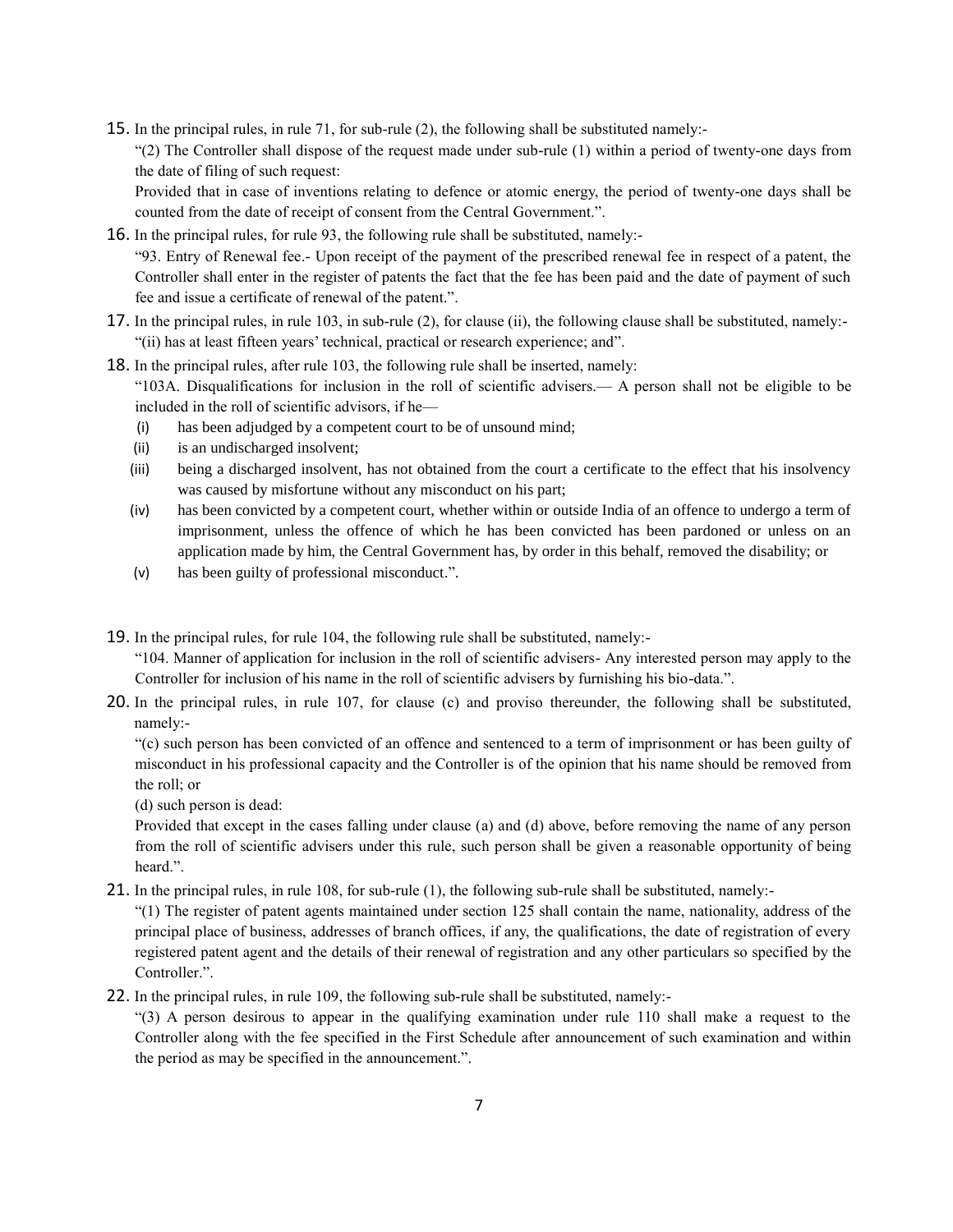23. In the principal rules, in rule 116, for clause (d), the following shall be substituted, namely:-

"(d) if he has defaulted in the payment of fees specified in rule 115, by more than three months after they are due; or

(e) if he ceases to be a citizen of India:

Provided that except under clause (a) and (b), before removing the name of any person from the register of patent agents under this rule, such person shall be given a reasonable opportunity of being heard.".

- 24. In the principal rules, in rule 117, for sub-rule (3), the following sub-rule shall be substituted, namely:- ―(3) The restoration of a name to the register of patent agents shall be communicated to the patent agent and also published on the official website.".
- 25. In the principal rules, in rule 118, for sub-rule (1), the following sub-rule shall be substituted, namely:-

―(1) A patent agent may apply for the alteration of his name, address of the principal place of business and branch offices, if any, or the qualifications entered in the register of patent agents, e-mail address, telephone number, fax number or any other particulars under sub-section (1) of section 125. On receipt of such application and the fee specified therefor in the First Schedule for such request for alteration of particulars, the Controller shall cause the necessary alterations to be made in the register of patent agents.".

26. In the principal rules, after rule 129 the following rule shall be inserted, namely:-

―129A.- Adjournment of hearing - An applicant for patent or a party to a proceeding may make a request for adjournment of the hearing with reasonable cause along with the prescribed fee prescribed in First Schedule, at least three days before the date of hearing and the Controller, if he thinks fit to do so, and upon such terms as he may direct, may adjourn the hearing and intimate the parties accordingly:

Provided that no party shall be given more than two adjournments and each adjournment shall not be for more than thirty days.".

27. In the principal rules, for rule 133, the following rule shall be substituted, namely:-

―133. Supply of certified copies and certificates under sections 72 and 147.- (1) Certified copies of any entry in the register, or certificates of, or extracts from patents, specifications and other public documents in the patent office, or from registers and other records including records in computer floppies, diskettes or any other electronic form kept there, may be furnished by the Controller on a request therefor made to him and on payment of the fee specified therefor in the First Schedule:

Provided that certified copies shall be issued in the order in which the request is filed.

(2) Notwithstanding anything contained in sub-rule (1), certified copies shall be furnished within a period of one week if such request is made along with the fee specified therefore in the First Schedule.".

28. In the principal rules, in rule 135, for sub-rule (1), the following sub-rule shall be substituted, namely:-

―(1) The authorisation of an agent for the purposes of the Act and these rules shall be filed in Form 26 or in the form of a power of attorney within a period of three months from the date of filing of such application or document, failing which no action shall be taken on such application or documents for further processing till such deficiency is removed.".

29. In the principal rules, for rule 138, the following shall be substituted:-

"138. Power to extend time prescribed.- (1) Except for the time prescribed in clause (i) of sub-rule (4) of rule 20, sub-rule (6) of rule 20, rule 21, sub-rules (1), (5) and (6) of rule 24B, sub-rules (10) and (11) of rule 24C, sub-rule (4) of rule 55, sub-rule (1A) of rule 80 and sub-rules (1) and (2) of rule 130, the time prescribed by these rules for doing of any act or the taking of any proceeding thereunder may be extended by the Controller for a period of one month, if he thinks it fit to do so and upon such terms as he may direct.

(2) Any request for extension of time prescribed by these rules for the doing of any act or the taking of any proceeding thereunder shall be made before the expiry of such time prescribed in these rules.".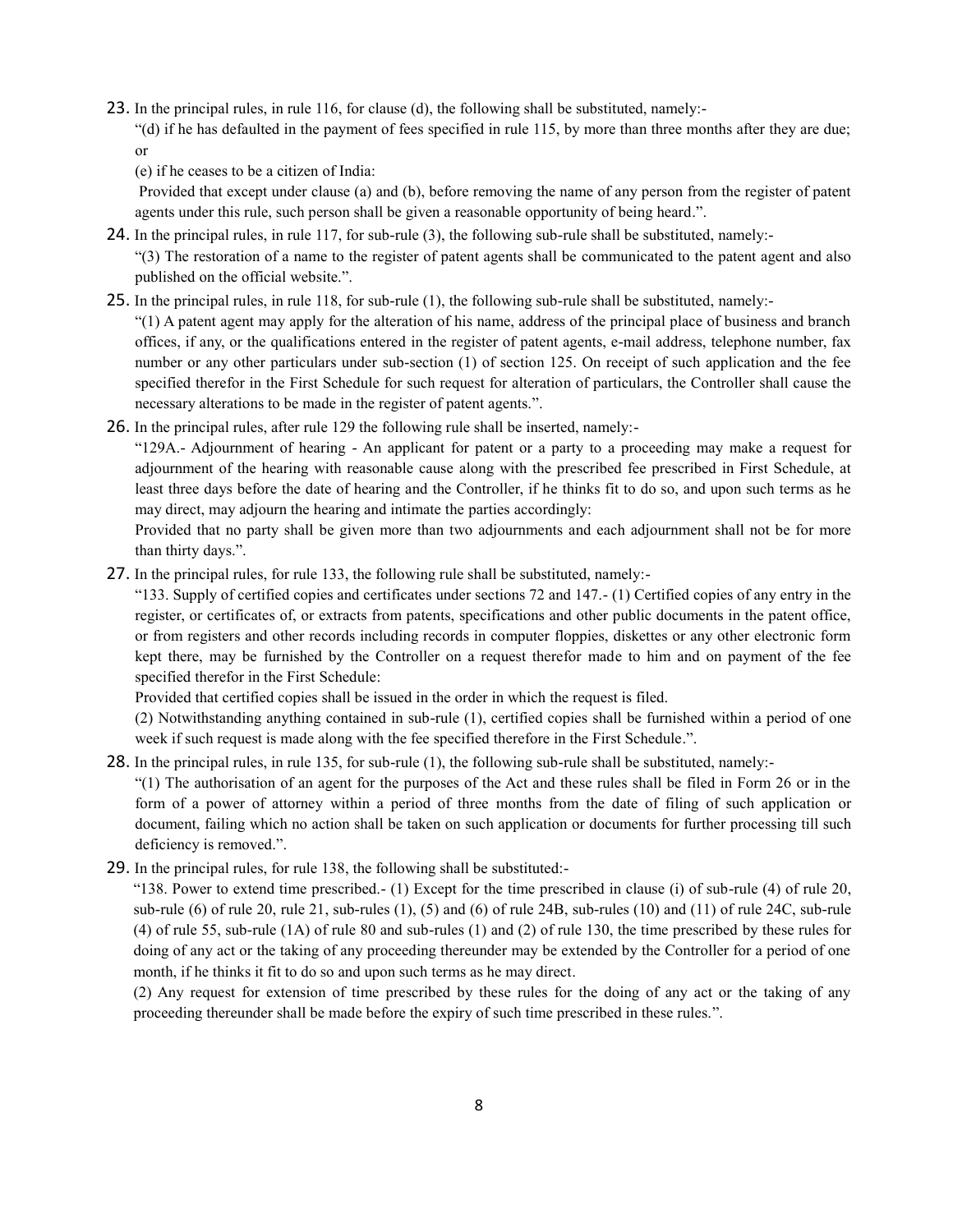30. In the principal rules, for the FIRST SCHEDULE, the following Schedule shall be substituted, namely:-

**"THE FIRST SCHEDULE**

# *(See rule 7)*

| Number       | On what payable                                             | Number         |              | For e-filing                  |              | For physical filing      |                         |              |  |
|--------------|-------------------------------------------------------------|----------------|--------------|-------------------------------|--------------|--------------------------|-------------------------|--------------|--|
| of entry     |                                                             | of the         | Natural      | Small                         | Others,      | Natural                  | Small                   | Others,      |  |
|              |                                                             | relevant       | person(s)    | entity,                       | alone or     | person(s)                | entity,                 | alone or     |  |
|              |                                                             | Form           | and/ or      | alone or                      | with         | and/ or                  | alone or                | with natural |  |
|              |                                                             |                | Startup      | with natural                  | natural      | Startup                  | with                    | person(s)    |  |
|              |                                                             |                |              | person(s)                     | person(s)    |                          | natural                 | and/ or      |  |
|              |                                                             |                |              | and/ or                       | and/ or      |                          | person(s)               | Startup      |  |
|              |                                                             |                |              | Startup                       | Startup      |                          | and/or                  | and/ or      |  |
|              |                                                             |                |              |                               | and/ or      |                          | Startup                 | small entity |  |
|              |                                                             |                |              |                               | small        |                          |                         |              |  |
|              |                                                             | $\overline{3}$ |              | 5                             | entity       |                          |                         | 9            |  |
| $\mathbf{1}$ | $\overline{2}$                                              |                | 4<br>Rupees  |                               | 6<br>Rupees  | $\overline{7}$<br>Rupees | 8<br>Rupees             | Rupees       |  |
|              |                                                             |                |              | Rupees                        |              |                          |                         |              |  |
| 1.           | On application for a patent                                 | $\mathbf{1}$   | 1600         | 4000                          | 8000         | 1750                     | 4400                    | 8800         |  |
|              | under sections 7, 54 or 135<br>and rule $20(1)$ accompanied |                | Multiple of  | Multiple of                   | Multiple of  | Multiple of              | Multiple of Multiple of |              |  |
|              | by provisional or complete                                  |                | 1600 in case | 4000 in case                  | 8000         | 1750 in case             | 4400 in                 | 8800 in      |  |
|              | specification-                                              |                | of every     | of every                      | in case of   | of every                 | case of                 | case of      |  |
|              |                                                             |                | multiple     | multiple                      | every        | multiple                 | every                   | every        |  |
|              |                                                             |                | priority.    | priority.                     | multiple     | priority.                | multiple                | multiple     |  |
|              |                                                             |                |              |                               | priority.    |                          | priority.               | priority.    |  |
|              | for<br>each<br>sheet<br>of<br>(i)                           |                | (i) 160      | $(i)$ 400                     | (i) 800      | (i) 180                  | $(i)$ 440               | (i) 880      |  |
|              | specification in addition to 30,                            |                |              |                               |              |                          |                         |              |  |
|              | excluding sequence listing of                               |                |              |                               |              |                          |                         |              |  |
|              | nucleotides and/ or amino acid                              |                |              |                               |              |                          |                         |              |  |
|              | sequences under sub-rule (3)                                |                |              |                               |              |                          |                         |              |  |
|              | of rule $(9)$ ;                                             |                |              |                               |              |                          |                         |              |  |
|              | (ii) for each claim in addition<br>to $10$ ;                |                | $(ii)$ 320   | $(ii)$ 800                    | (ii) 1600    | $(ii)$ 350               | $(ii)$ 880              | (ii) 1750    |  |
|              | (iii) for each page of sequence                             |                | $(iii)$ 160  | $(iii)$ 400                   | $(iii)$ 800  | Not allowed Not          |                         | <b>Not</b>   |  |
|              | listing of nucleotides and/ or                              |                | subject to a | subject to a                  | subject to a |                          | allowed                 | allowed      |  |
|              | amino acid sequences under                                  |                |              | maximum of maximum of maximum |              |                          |                         |              |  |
|              | sub-rule $(3)$ of rule $(9)$ .                              |                | 24000        | 60000                         | of 120000    |                          |                         |              |  |
| 2.           | filing<br>complete<br>On                                    | $\overline{2}$ | No fee       | No fee                        | No fee       | No fee                   | No fee                  | No fee       |  |
|              | specification after provisional                             |                |              |                               |              |                          |                         |              |  |
|              | up to 30 pages having up to                                 |                |              |                               |              |                          |                         |              |  |
|              | 10 claims -                                                 |                |              |                               |              |                          |                         |              |  |
|              | for<br>each<br>sheet<br>of<br>(i)                           |                | (i) 160      | $(i)$ 400                     | (i) 800      | (i) 180                  | $(i)$ 440               | (i) 880      |  |
|              | specification in addition to 30,                            |                |              |                               |              |                          |                         |              |  |
|              | excluding sequence listing of                               |                |              |                               |              |                          |                         |              |  |
|              | nucleotides and/ or amino acid                              |                |              |                               |              |                          |                         |              |  |
|              | sequences under sub-rule (3)                                |                |              |                               |              |                          |                         |              |  |

**Table I - FEES PAYABLE**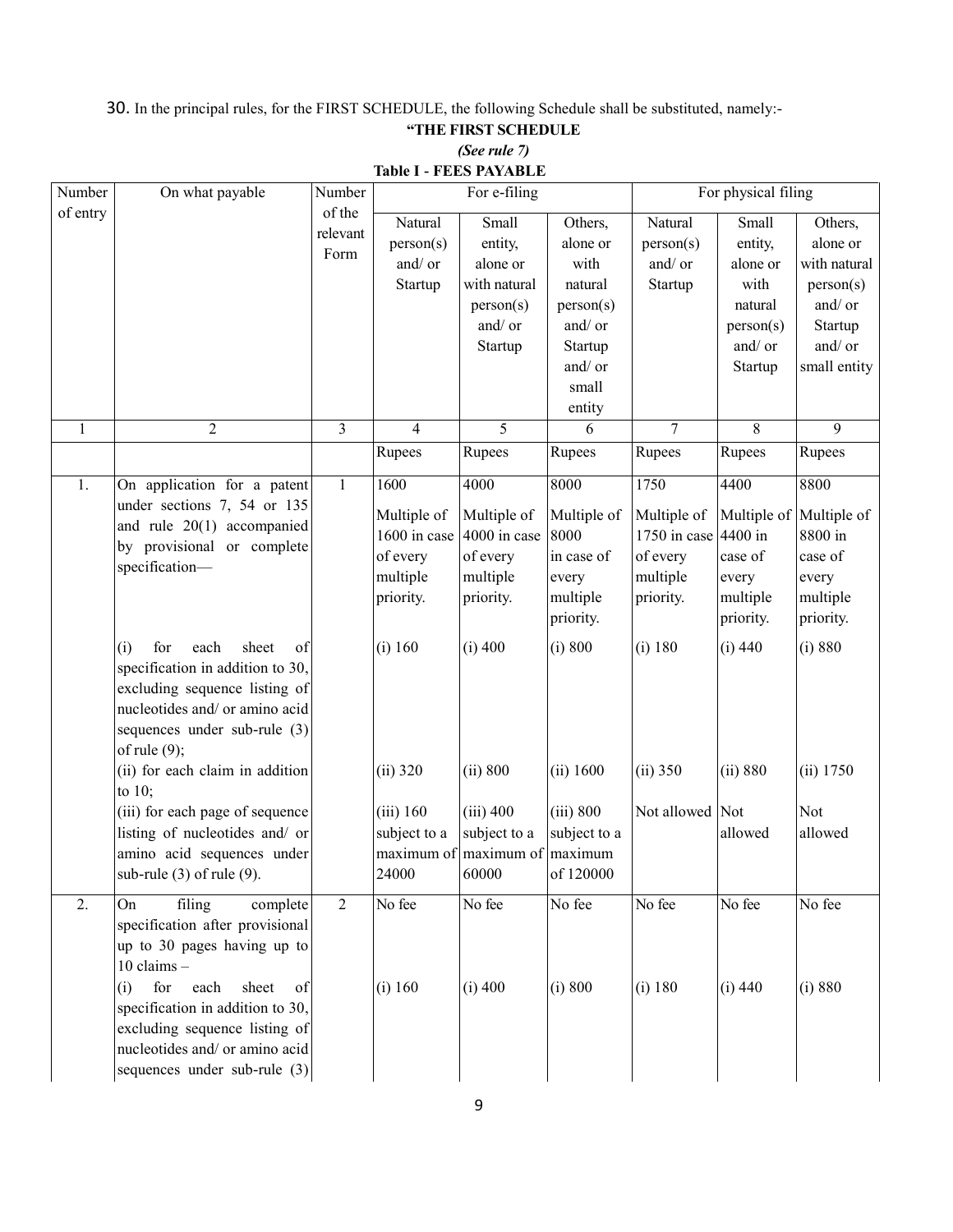|     | of rule $(9)$ ;                                                                                                                   |                |                                      |                                                                       |                                          |                 |            |                |
|-----|-----------------------------------------------------------------------------------------------------------------------------------|----------------|--------------------------------------|-----------------------------------------------------------------------|------------------------------------------|-----------------|------------|----------------|
|     | (ii) for each claim in addition<br>to 10.                                                                                         |                | $(ii)$ 320                           | $(ii)$ 800                                                            | (ii) 1600                                | (ii) 350        | $(ii)$ 880 | (ii) 1800      |
|     | (iii) for each page of sequence<br>listing of nucleotides and/ or<br>amino acid sequences under<br>sub-rule $(3)$ of rule $(9)$ . |                | $(iii)$ 160<br>subject to a<br>24000 | $(iii)$ 400<br>subject to a<br>maximum of maximum of maximum<br>60000 | $(iii)$ 800<br>subject to a<br>of 120000 | Not allowed Not | allowed    | Not<br>allowed |
| 3.  | On filing a statement and<br>undertaking under section 8.                                                                         | $\overline{3}$ | No fee                               | No fee                                                                | No fee                                   | No fee          | No fee     | No fee         |
| 4.  | i) On request for extension of<br>time under sections $53(2)$ and<br>142(4), rules $13(6)$ , $80(1A)$<br>and 130 (per month).     | $\overline{4}$ | 480                                  | 1200                                                                  | 2400                                     | 530             | 1300       | 2600           |
|     | ii) On request for extension of<br>time under sub-rule (5) of rule<br>24B (per month).                                            | $\overline{4}$ | 1000                                 | 2000                                                                  | 4000                                     | 1100            | 2200       | 4400           |
|     | iii) On request for extension<br>of time under sub-rule (11) of<br>rule 24C (per month).                                          | $\overline{4}$ | 2000                                 | 5000                                                                  | 10000                                    | 2200            | 5500       | 11000          |
| 5.  | On filing a declaration as to<br>inventorship under sub-rule<br>$(6)$ of rule 13.                                                 | 5              | No fee                               | No fee                                                                | No fee                                   | No fee          | No fee     | No fee         |
| 6.  | On application for postdating.                                                                                                    | $\omega$       | 800                                  | 2000                                                                  | 4000                                     | 880             | 2200       | 4400           |
| 7.  | On application for deletion<br>of reference under section 19<br>(2).                                                              | $\frac{1}{2}$  | 800                                  | 2000                                                                  | 4000                                     | 880             | 2200       | 4400           |
| 8.  | (i) On claim under section<br>20(1);                                                                                              | 6              | 800                                  | 2000                                                                  | 4000                                     | 880             | 2200       | 4400           |
|     | (ii) On request for direction<br>under section 20 (4) or 20 (5).                                                                  | 6              | 800                                  | 2000                                                                  | 4000                                     | 880             | 2200       | 4400           |
| 9.  | (i) On notice of opposition to<br>grant of patent under section<br>25(2);                                                         | 7              | 2400                                 | 6000                                                                  | 12000                                    | 2600            | 6600       | 13200          |
|     | (ii) On filing representation<br>opposing grant of patent under<br>section $25(1)$ .                                              | 7A             | No fee                               | No fee                                                                | No fee                                   | No fee          | No fee     | No fee         |
| 10. | On giving notice that hearing<br>before Controller<br>shall<br>be<br>attended under rule 62(2).                                   | $\blacksquare$ | 1500                                 | 3800                                                                  | 7500                                     | 1700            | 4100       | 8300           |
| 11. | On application under sections<br>28(2), 28(3) or 28(7).                                                                           | 8              | 800                                  | 2000                                                                  | 4000                                     | 880             | 2200       | 4400           |
| 12. | Request for publication under<br>section 11A(2) and rule 24A.                                                                     | 9              | 2500                                 | 6250                                                                  | 12500                                    | 2750            | 6900       | 13750          |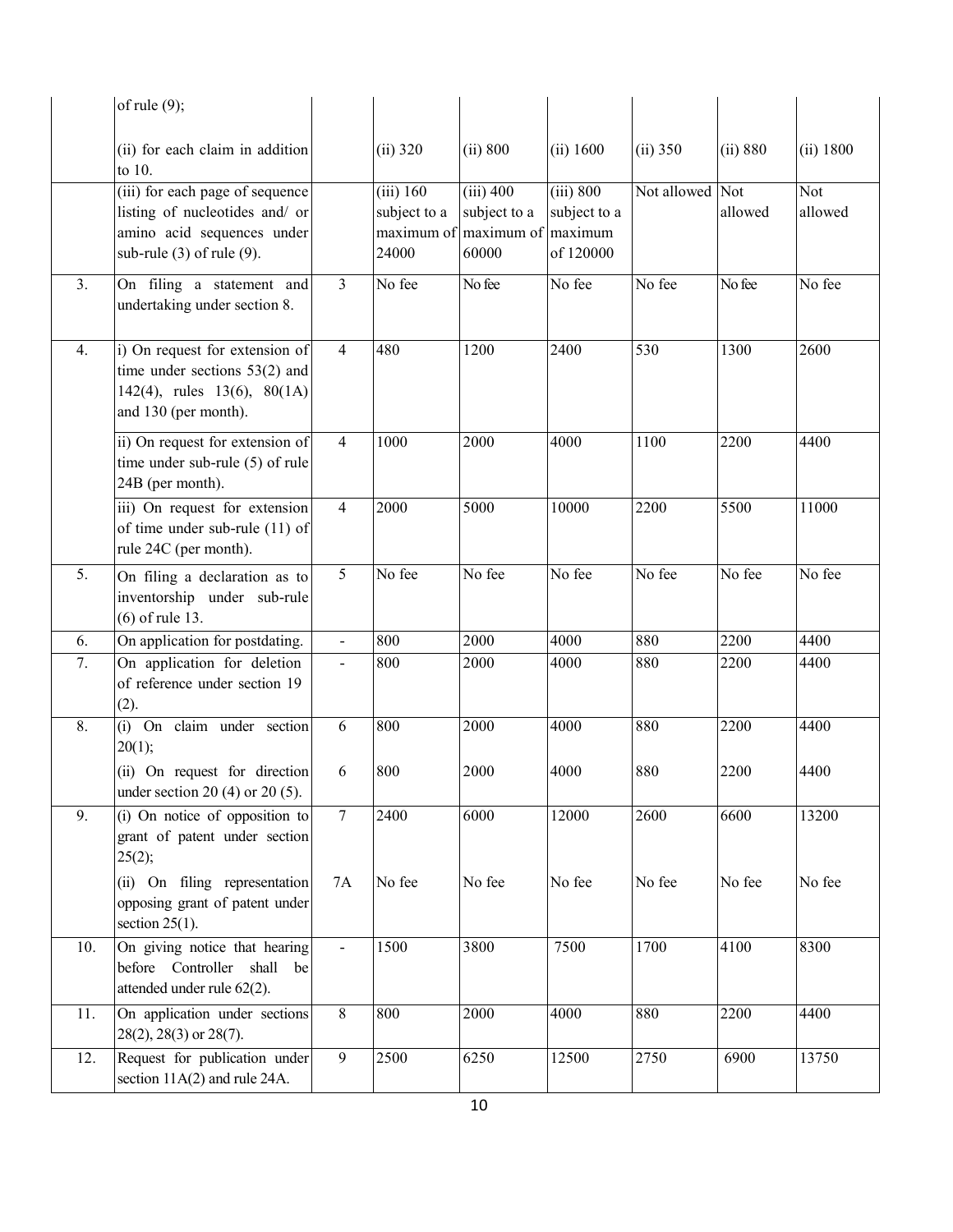| 13.   | Application for withdrawing the<br>under<br>application<br>section<br>$11B(4)$ , and rules 7(4A) and 26.                     | 29                       | No fee           | No fee         | No fee         | No fee          | No fee         | No fee                |
|-------|------------------------------------------------------------------------------------------------------------------------------|--------------------------|------------------|----------------|----------------|-----------------|----------------|-----------------------|
| 14.   | On request for examination of<br>application for patent-<br>(i) under section 11B and<br>rule $24(1)$ ;                      | 18                       | 4000<br>5600     | 10000<br>14000 | 20000<br>28000 | 4400<br>6150    | 11000<br>15400 | 22000<br>30800        |
| 14A.  | (ii) under rule $20(4)(ii)$ .<br>expedited<br>for<br>On request<br>examination of application for<br>patent under rule 24C.  | 18A                      | 8000             | 25000          | 60000          | Not allowed     | Not<br>allowed | Not<br>allowed        |
| 14B.  | Conversion of the request for<br>examination filed under rule<br>24B to request for expedited<br>examination under rule 24C. | 18 A                     | 4000             | 15000          | 40000          | Not allowed Not | allowed        | <b>Not</b><br>allowed |
| 15.   | On application under section 44<br>for amendment of patent.                                                                  | 10                       | 2400             | 6000           | 12000          | 2650            | 6600           | 13200                 |
| 16.   | On application for directions<br>under section $51(1)$ or $51(2)$ .                                                          | 11                       | 2400             | 6000           | 12000          | 2650            | 6600           | 13200                 |
| 17.   | On request for grant of a patent<br>under sections $26(1)$ and $52(2)$ .                                                     | 12                       | 2400             | 6000           | 12000          | 2650            | 6600           | 13200                 |
| 18.   | On request for converting a<br>patent of addition<br>to<br>an<br>independent<br>patent<br>under<br>section 55 $(1)$ .        | $\omega$                 | $\frac{1}{2400}$ | 6000           | 12000          | 2650            | 6600           | 13200                 |
| 19.   | For renewal of a patent under<br>section 53-                                                                                 |                          |                  |                |                |                 |                |                       |
| (i)   | before the expiration of the 2nd<br>year from the date of patent in<br>respect of 3rd year;                                  | $\mathbb{Z}^2$           | 800              | 2000           | 4000           | 880             | 2200           | $\overline{4400}$     |
| (ii)  | before the expiration of the 3rd<br>year in respect of the 4th year;                                                         | $\blacksquare$           | 800              | 2000           | 4000           | 880             | 2200           | 4400                  |
| (iii) | before the expiration of the 4th<br>year in respect of the 5th year;                                                         | $\blacksquare$           | 800              | 2000           | 4000           | 880             | 2200           | 4400                  |
| (iv)  | before the expiration of the 5th<br>year in respect of the 6th year;                                                         | $\overline{\phantom{a}}$ | 800              | 2000           | 4000           | 880             | 2200           | 4400                  |
| (v)   | before the expiration of the 6th<br>year in respect of the 7th year;                                                         | $\Box$                   | 2400             | 6000           | 12000          | 2650            | 6600           | 13200                 |
| (vi)  | before the expiration of the 7th<br>year in respect of the 8th year;                                                         | $\Box$                   | 2400             | 6000           | 12000          | 2650            | 6600           | 13200                 |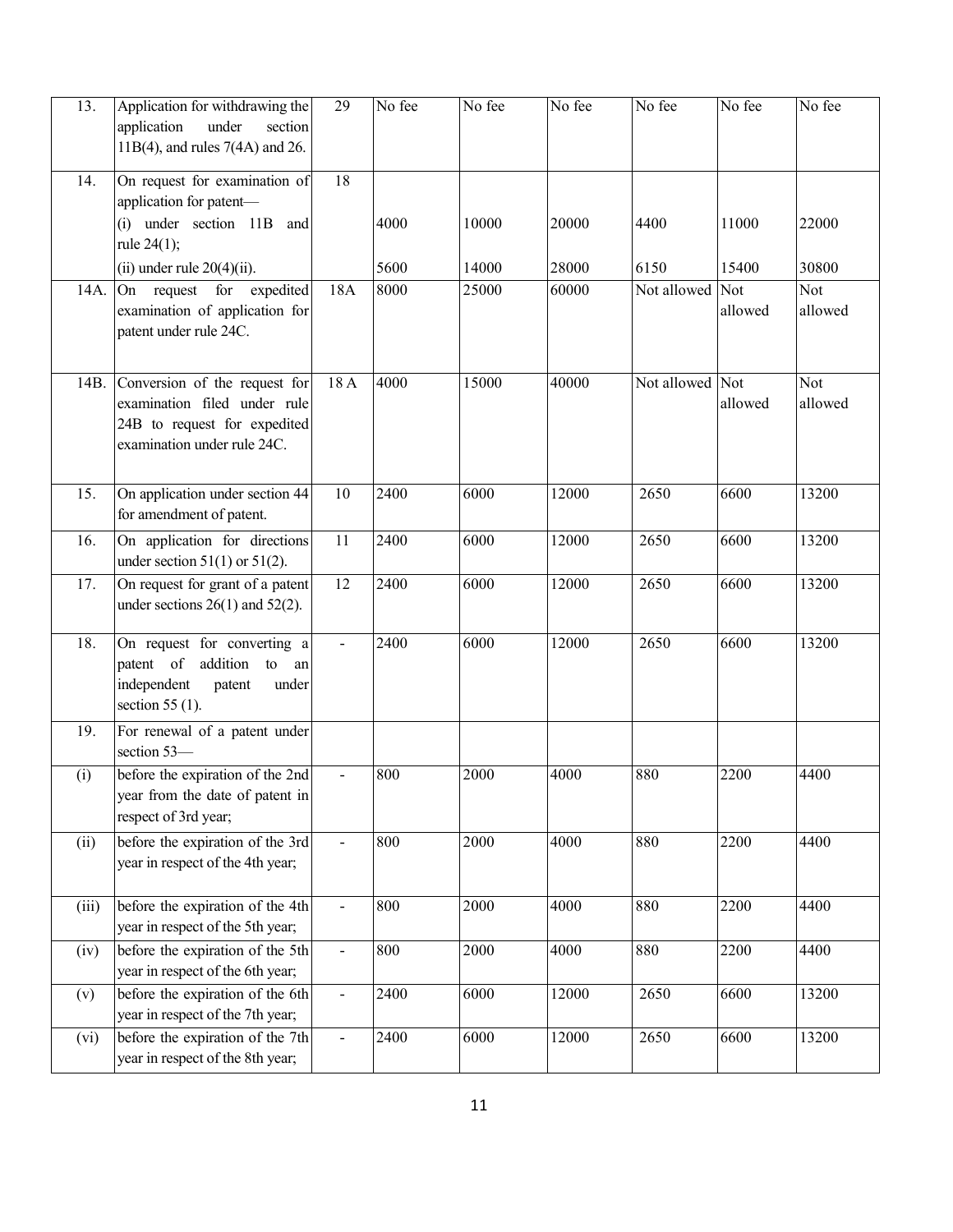| (vii)  | before the expiration of the 8th<br>year in respect of the 9th year;                                                                         | $\bar{\phantom{a}}$      | 2400 | 6000  | 12000 | 2650 | 6600  | 13200 |
|--------|----------------------------------------------------------------------------------------------------------------------------------------------|--------------------------|------|-------|-------|------|-------|-------|
| (viii) | before the expiration of the 9th<br>year in respect of the 10th year;                                                                        | $\Box$                   | 2400 | 6000  | 12000 | 2650 | 6600  | 13200 |
| (ix)   | before the expiration of the 10th<br>year in respect of the 11th year;                                                                       | $\blacksquare$           | 4800 | 12000 | 24000 | 5300 | 13200 | 26400 |
| (x)    | before the expiration of the 11th<br>year in respect of the 12th year;                                                                       | $\equiv$                 | 4800 | 12000 | 24000 | 5300 | 13200 | 26400 |
| (xi)   | before the expiration of the 12th<br>year in respect of the 13th year;                                                                       | $\blacksquare$           | 4800 | 12000 | 24000 | 5300 | 13200 | 26400 |
| (xii)  | before the expiration of the 13th<br>year in respect of the 14th year;                                                                       | $\omega$                 | 4800 | 12000 | 24000 | 5300 | 13200 | 26400 |
| (xiii) | before the expiration of the 14th<br>year in respect of the 15th year;                                                                       | $\Box$                   | 4800 | 12000 | 24000 | 5300 | 13200 | 26400 |
| (xiv)  | before the expiration of the 15th<br>year in respect of the 16th year;                                                                       | $\overline{\phantom{a}}$ | 8000 | 20000 | 40000 | 8800 | 22000 | 44000 |
| (xv)   | before the expiration of the 16th<br>year in respect of the 17th year;                                                                       | $\Box$                   | 8000 | 20000 | 40000 | 8800 | 22000 | 44000 |
| (xvi)  | before the expiration of the 17th<br>year in respect of the 18th year;                                                                       | ÷,                       | 8000 | 20000 | 40000 | 8800 | 22000 | 44000 |
|        | $(xvii)$ before the expiration of the 18th<br>year in respect of the 19th year;                                                              | $\Box$                   | 8000 | 20000 | 40000 | 8800 | 22000 | 44000 |
|        | (xviii before the expiration of the 19th<br>year in respect of the 20th year.                                                                |                          | 8000 | 20000 | 40000 | 8800 | 22000 | 44000 |
| 20.    | On application for amendment<br>of application for patent or<br>complete specification or other<br>related documents under section<br>$57 -$ | 13                       |      |       |       |      |       |       |
| (i)    | before grant of patent;                                                                                                                      |                          | 800  | 2000  | 4000  | 880  | 2200  | 4400  |
| (ii)   | after grant of patent;                                                                                                                       |                          | 1600 | 4000  | 8000  | 1750 | 4400  | 8800  |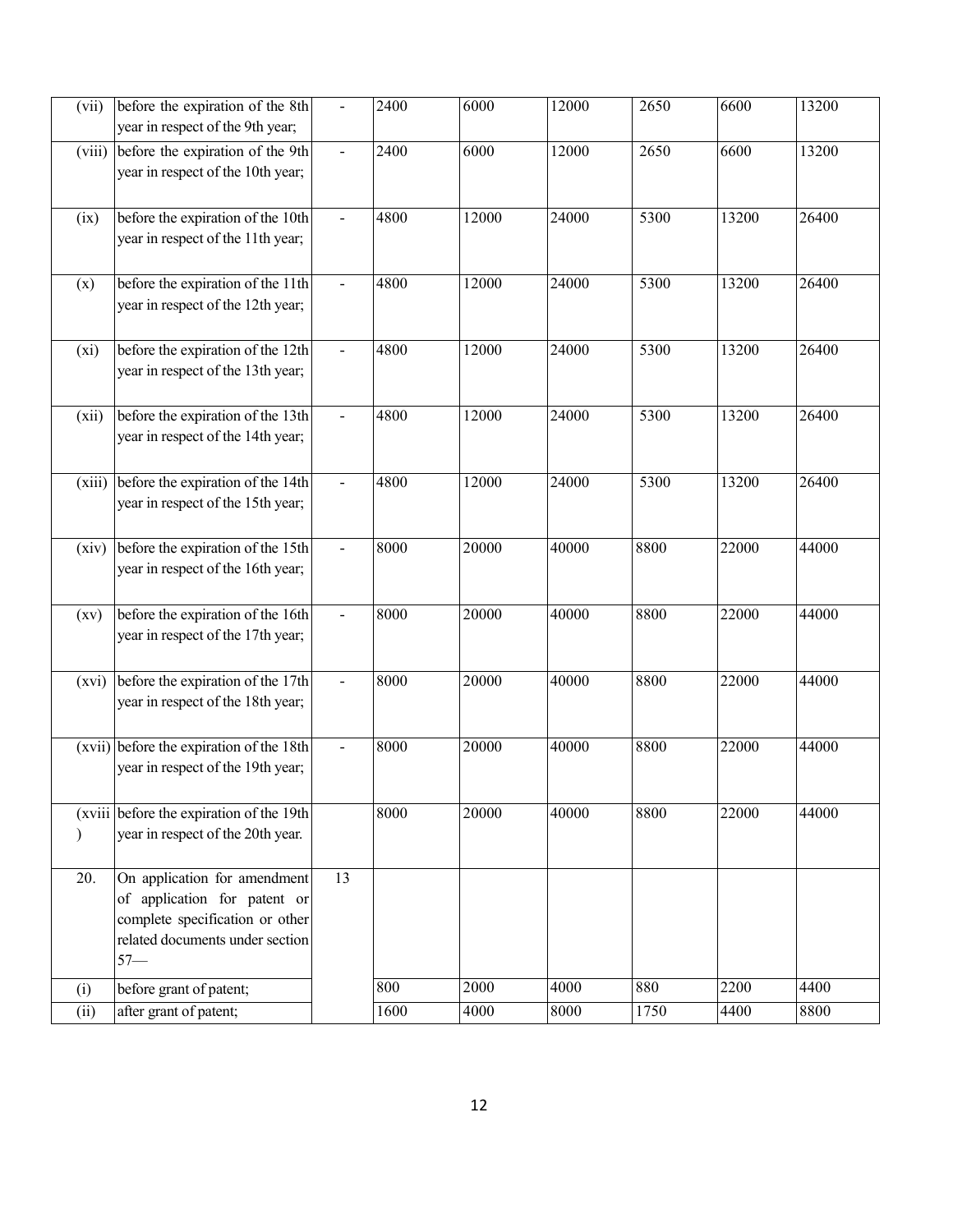| (iii) | for<br>amendment<br>is<br>where<br>changing name or address or<br>nationality or<br>address for<br>service.                                                                                                                                                                                                                                       |                          | 320                                       | 800                                       | 1600                                      | 350                                       | 880                                        | 1750                                       |
|-------|---------------------------------------------------------------------------------------------------------------------------------------------------------------------------------------------------------------------------------------------------------------------------------------------------------------------------------------------------|--------------------------|-------------------------------------------|-------------------------------------------|-------------------------------------------|-------------------------------------------|--------------------------------------------|--------------------------------------------|
| 21.   | On notice of opposition to an<br>under<br>application<br>sections<br>$57(4)$ , $61(1)$ and $87(2)$ or to<br>surrender a patent under section<br>$63(3)$ or to a request under<br>section $78(5)$ .                                                                                                                                                | 14                       | 2400                                      | 6000                                      | 12000                                     | 2650                                      | 6600                                       | 13200                                      |
| 22.   | On application for restoration of<br>a patent under section 60.                                                                                                                                                                                                                                                                                   | 15                       | 2400                                      | 6000                                      | 12000                                     | 2650                                      | 6600                                       | 13200                                      |
| 23.   | Additional fee for restoration<br>under section $61(3)$ and rule<br>$86(1)$ .                                                                                                                                                                                                                                                                     | $\overline{\phantom{0}}$ | 4800                                      | 12000                                     | 24000                                     | 5300                                      | 13200                                      | 26400                                      |
| 24.   | On notice of offer to surrender a<br>patent under section 63.                                                                                                                                                                                                                                                                                     |                          | 1000                                      | 2500                                      | 5000                                      | 1100                                      | 2750                                       | 5500                                       |
| 25.   | On application for the entry in<br>the register of patents of the<br>name of a person entitled to a<br>patent or as a share or as a<br>mortgage or as licensee or as<br>otherwise or for the entry in the<br>of<br>register<br>patents<br>of<br>notification of a document<br>under sections $69(1)$ or $69(2)$<br>and rules $90(1)$ or $90(2)$ . | 16                       | 1600<br>(In respect<br>of each<br>patent) | 4000<br>(In respect<br>of each<br>patent) | 8000<br>(In respect<br>of each<br>patent) | 1750<br>(In respect<br>of each<br>patent) | 4400<br>(In respect)<br>of each<br>patent) | 8800<br>(In respect)<br>of each<br>patent) |
| 26.   | On application for alteration of<br>an entry in the register of<br>patents or register of patent<br>agents under rules 94(1) or rule<br>$118(1)$ .                                                                                                                                                                                                | $\overline{\phantom{m}}$ | 320                                       | 800                                       | 1600                                      | 350                                       | 880                                        | 1750                                       |
| 27.   | On request for entry of an<br>additional address for service in<br>the Register of Patents under<br>rule 94(3).                                                                                                                                                                                                                                   |                          | 800                                       | 2000                                      | 4000                                      | 880                                       | 2200                                       | 4400                                       |
| 28.   | On application for compulsory<br>license under sections $84(1)$ ,<br>91(1), 92(1) and 92A.                                                                                                                                                                                                                                                        | 17                       | 2400                                      | 6000                                      | 12000                                     | 2650                                      | 6600                                       | 13200                                      |
| 29.   | On application for revocation of<br>a patent under section 85(1).                                                                                                                                                                                                                                                                                 | 19                       | 2400                                      | 6000                                      | 12000                                     | 2650                                      | 6600                                       | 13200                                      |
| 30.   | On application for revision of<br>terms and conditions of licence<br>under section 88(4).                                                                                                                                                                                                                                                         | 20                       | 2400                                      | 6000                                      | 12000                                     | 2650                                      | 6600                                       | 13200                                      |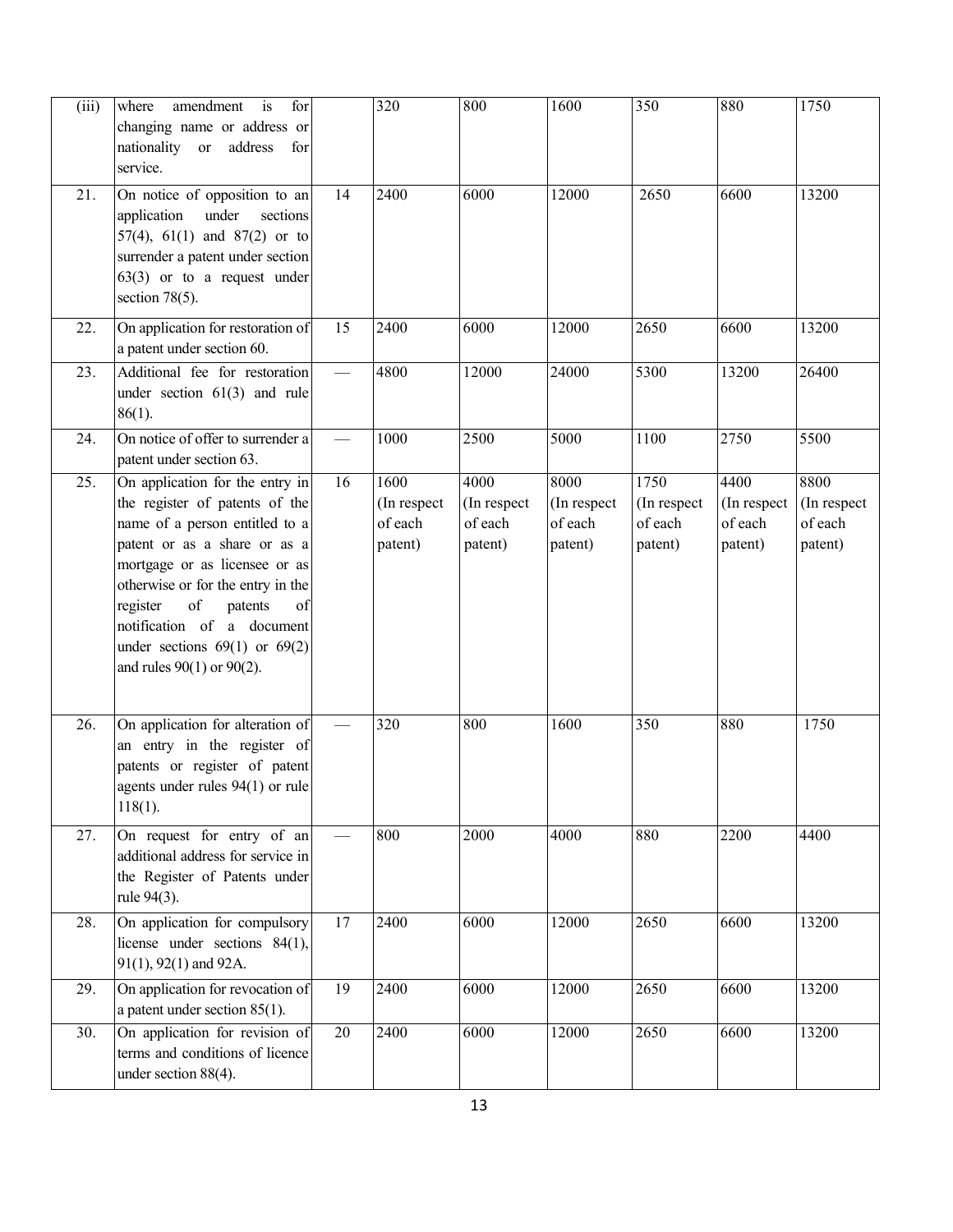| 31. | On request for termination of<br>compulsory<br>licence<br>under<br>section 94.                                                  | 21                | 2400                                                              | 6000                     | 12000             | 2650                                                              | 6600              | 13200                    |
|-----|---------------------------------------------------------------------------------------------------------------------------------|-------------------|-------------------------------------------------------------------|--------------------------|-------------------|-------------------------------------------------------------------|-------------------|--------------------------|
| 32. | On application for registration<br>as a patent agent under rule<br>109(1) or rule 112.                                          | 22                | 3200                                                              | Not<br>applicable        | Not<br>applicable | 3500                                                              | Not<br>applicable | <b>Not</b><br>applicable |
| 33. | On request for appearing in the<br>qualifying examination under<br>rule 109(3).                                                 |                   | 1600                                                              | <b>Not</b><br>applicable | Not<br>applicable | 1750                                                              | Not<br>applicable | <b>Not</b><br>applicable |
| 34. | For continuance of the name of<br>a person in the register of patent<br>agents-                                                 |                   |                                                                   |                          |                   |                                                                   |                   |                          |
|     | (i) for the 1st year to be paid<br>along with registration;                                                                     |                   | 800                                                               | <b>Not</b><br>applicable | Not<br>applicable | 880                                                               | Not<br>applicable | <b>Not</b><br>applicable |
|     | (ii) for every year excluding the<br>1st year to be paid on the 1st<br>April in each year.                                      | $\frac{1}{1}$     | 800                                                               | Not<br>applicable        | Not<br>applicable | 880                                                               | Not<br>applicable | Not<br>applicable        |
| 35. | On application for duplicate<br>certificate of patent agent under<br>rule 111A.                                                 | $\omega$ $\omega$ | 1600                                                              | <b>Not</b><br>applicable | Not<br>applicable | 1750                                                              | Not<br>applicable | Not<br>applicable        |
| 36. | On application for restoration of<br>the name of a person in the<br>register of patent agents under<br>rule 117(1).             | 23                | 1600<br>(Plus<br>continuation<br>fee under<br>entry number<br>34) | <b>Not</b><br>applicable | Not<br>applicable | 1750<br>(Plus<br>continuation<br>fee under<br>entry number<br>34) | Not<br>applicable | Not<br>applicable        |
| 37. | On a request for correction of<br>clerical error under section<br>$78(2)$ .                                                     |                   | 800                                                               | 2000                     | 4000              | 880                                                               | 2200              | 4400                     |
| 38. | On application for review or<br>setting aside the decision or<br>order of the controller under<br>section 77(1)(f) or 77(1)(g). | 24                | 1600                                                              | 4000                     | 8000              | 1750                                                              | 4400              | 8800                     |
| 39. | On application for permission<br>for applying patent outside<br>India under section 39 and<br>rule 71(1).                       | 25                | 1600                                                              | 4000                     | 8000              | 1750                                                              | 4400              | 8800                     |
| 40. | On application for duplicate<br>patent under section 154 and<br>rule 132.                                                       |                   | 1600                                                              | 4000                     | 8000              | 1750                                                              | 4400              | 8800                     |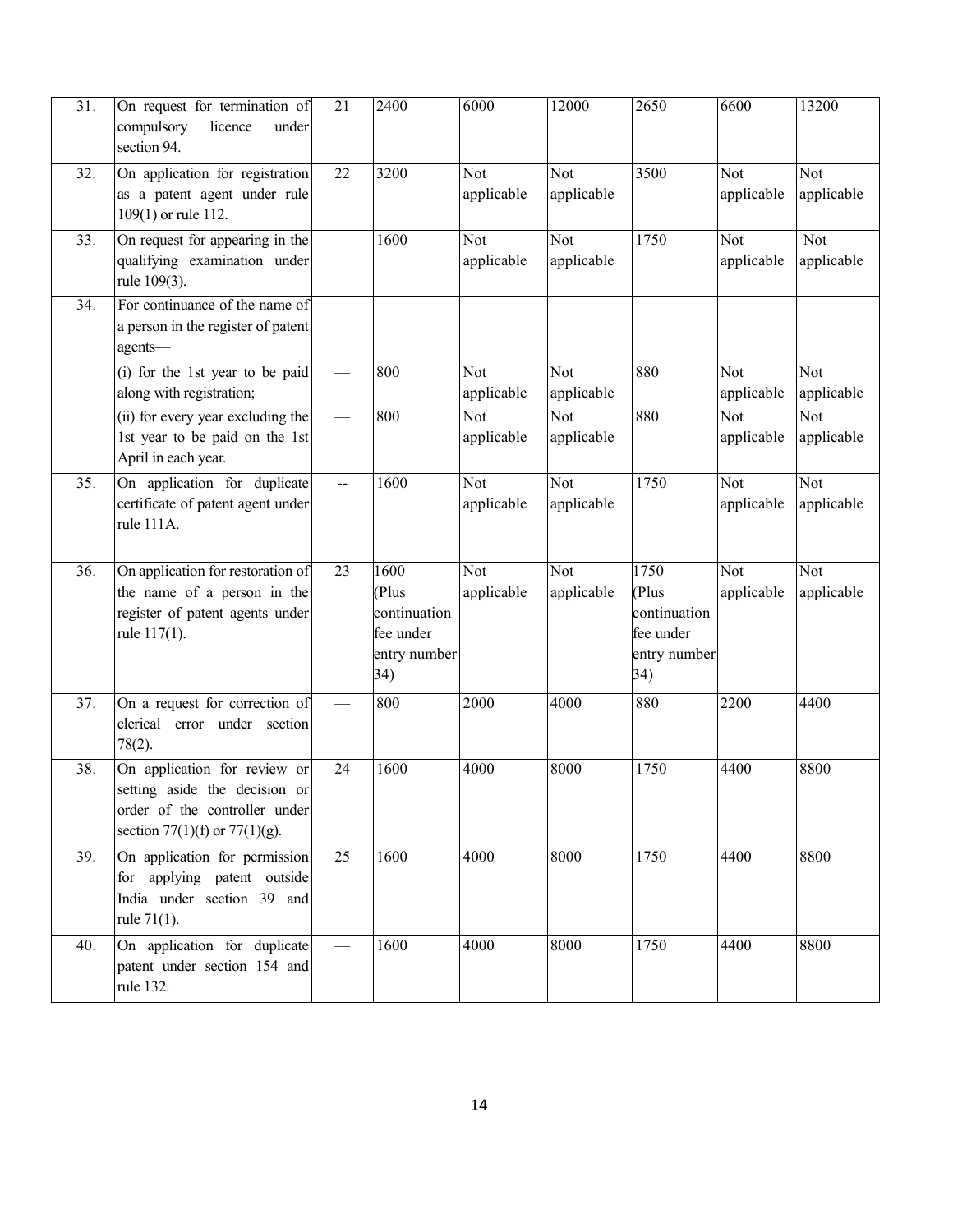| 41. | (i) On request for certified                   |                          | 1000        | 2500        | $\overline{5000}$ | 1100        | 2750                    | 5500                     |
|-----|------------------------------------------------|--------------------------|-------------|-------------|-------------------|-------------|-------------------------|--------------------------|
|     | copies<br>under<br>section<br>72               |                          | (up to $30$ | (up to $30$ | (up to $30$       | (up to $30$ | (up to $30$             | (up to $30$              |
|     | or for certificate under section               |                          | pages and,  | pages and,  | pages and,        | pages and,  | pages and,              | pages and,               |
|     | 147 and rule 133(1).                           |                          | thereafter, | thereafter, | thereafter,       | thereafter, | thereafter,             | thereafter,              |
|     |                                                |                          | 30 for each | 75 for each | 150 for each      | 30 for each |                         | 75 for each 150 for each |
|     |                                                |                          | extra page) | extra page) | extra page)       | extra page) | extra page) extra page) |                          |
|     |                                                |                          |             |             |                   |             |                         |                          |
|     |                                                |                          |             |             |                   |             |                         |                          |
|     | (ii) On request for certified                  | $\overline{\phantom{m}}$ | 2400        | 6000        | 12000             | 3300        | 6600                    | 13200                    |
|     | copies under section 72 or for                 |                          | (up to $30$ | (up to $30$ | (up to $30$       | (up to $30$ | (up to $30$             | (up to $30$              |
|     | certificate under section 147                  |                          | pages and   | pages and   | pages and         | pages and   | pages and               | pages and                |
|     | and rule $133(2)$ .                            |                          | thereafter, | thereafter, | thereafter,       | thereafter, | thereafter,             | thereafter,              |
|     |                                                |                          | 30 for each | 30 for each | 30 for each       | 30 for each | 30 for each 30 for each |                          |
|     |                                                |                          | extra page) | extra page) | extra page)       | extra page) | extra page)             | extra page)              |
| 42. |                                                |                          | 800         | 2000        | 4000              | 880         | 2200                    | 4400                     |
|     | For certifying office copies,<br>printed each. |                          |             |             |                   |             |                         |                          |
| 43. | On request for inspection of                   |                          | 320         | 800         | 1600              | 350         | 880                     | 1750                     |
|     | register under<br>section<br>72,               |                          |             |             |                   |             |                         |                          |
|     | inspection under rule 27 or rule               |                          |             |             |                   |             |                         |                          |
|     | 74A.                                           |                          |             |             |                   |             |                         |                          |
|     |                                                |                          |             |             |                   |             |                         |                          |
| 44. | On request for information                     |                          | 480         | 1200        | 2400              | 530         | 1300                    | 2650                     |
|     | under section 153 and rule 134.                |                          |             |             |                   |             |                         |                          |
| 45. | On form of authorisation of a                  | 26                       | No fee      | No fee      | No fee            | No fee      | No fee                  | No fee                   |
|     | patent agent.                                  |                          |             |             |                   |             |                         |                          |
| 46. | otherwise<br>On petition<br>not                | $\overline{\phantom{0}}$ | 1600        | 4000        | 8000              | 1750        | 4400                    | 8800                     |
|     | provided for.                                  |                          |             |             |                   |             |                         |                          |
| 47. | For supplying of photocopies of                | $\overline{\phantom{0}}$ | 10          | 10          | $\overline{10}$   | 10          | $\overline{10}$         | 10                       |
|     | the documents, per page.                       |                          |             |             |                   |             |                         |                          |
| 48. | Transmittal fee for International              |                          | 3200        | 8000        | 16000             | 3500        | 8800                    | 17600                    |
|     | application.                                   |                          |             |             |                   |             |                         |                          |
| 49. | For preparation of certified                   |                          | 1000        | 2500        | 5000              | 1100        | 2750                    | 5500                     |
|     | copy of priority document and                  |                          | (up to $30$ | (up to $30$ | (up to $30$       | (up to $30$ | (up to $30$             | (up to $30$              |
|     | for transmission of the same to                |                          | pages and,  | pages and,  | pages and,        | pages and,  | pages and,              | pages and,               |
|     | the International Bureau of                    |                          | thereafter, | thereafter, | thereafter,       | thereafter, | thereafter,             | thereafter,              |
|     | World Intellectual<br>Property                 |                          | 30 for each | 75 for each | 150 for each      | 30 for each | 75 for each             | 150 for each             |
|     | Organization.                                  |                          | extra page) | extra page) | extra page)       | extra page) | extra page)             | extra page)              |
|     |                                                |                          |             |             |                   |             |                         |                          |
| 50. | On<br>statement<br>regarding                   | 27                       | No fee      | No fee      | No fee            | No fee      | No fee                  | No fee                   |
|     | working of a patented invention                |                          |             |             |                   |             |                         |                          |
|     | on a commercial scale in India                 |                          |             |             |                   |             |                         |                          |
|     | under section $146(2)$ and rule                |                          |             |             |                   |             |                         |                          |
|     |                                                |                          |             |             |                   |             |                         |                          |
|     | $131(1)$ .                                     |                          |             |             |                   |             |                         |                          |
| 51. | To be submitted for claiming                   | 28                       | No fee      | No fee      | No fee            | No fee      | No fee                  | No fee                   |
|     | the status of a small entity or                |                          |             |             |                   |             |                         |                          |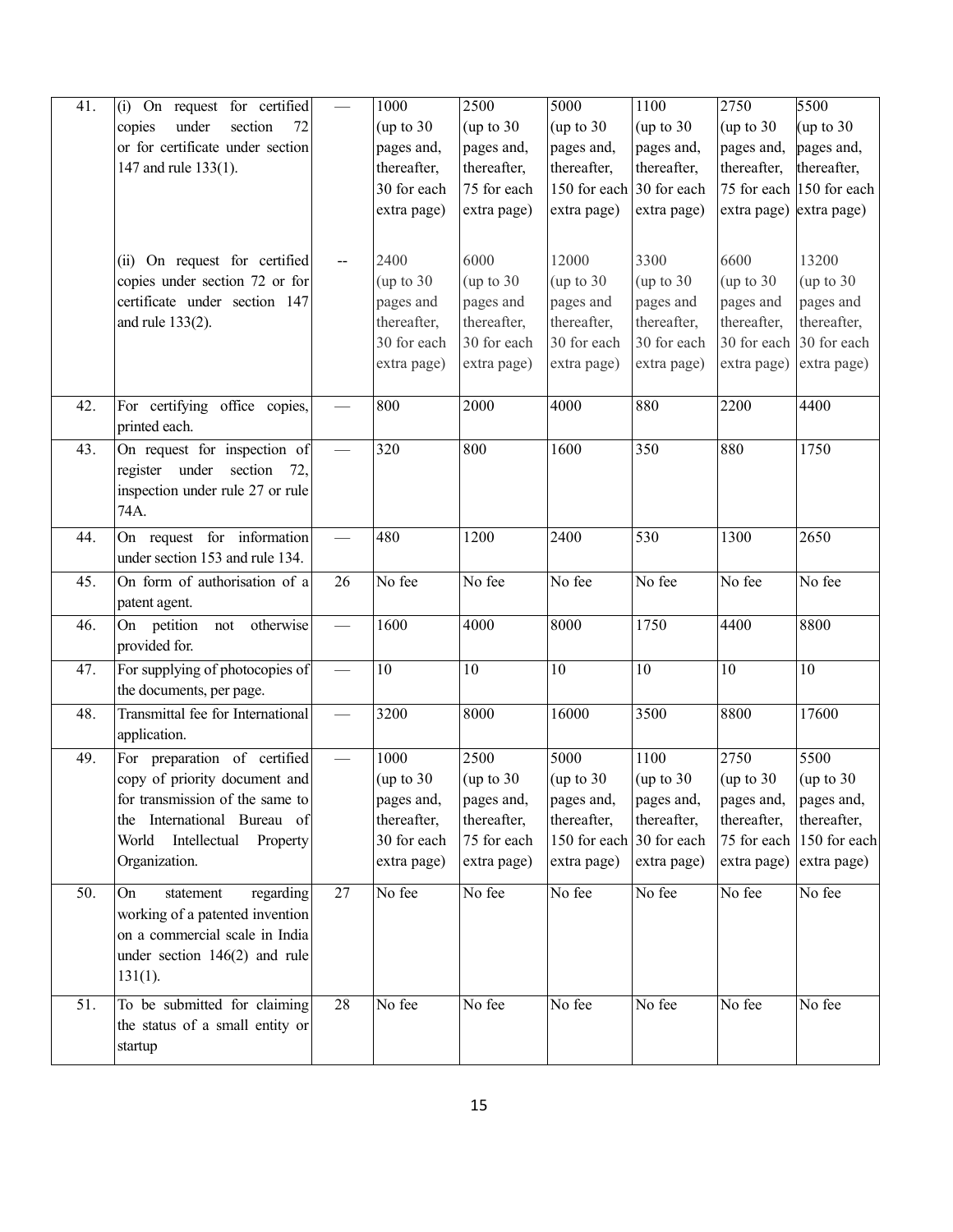| 52. | Request for adjournment of        | $\overline{\phantom{a}}$ | 1000 | 2500 | 5000          | 1100 | 2750 | 5500 |
|-----|-----------------------------------|--------------------------|------|------|---------------|------|------|------|
|     | hearing under rule 129A (for      |                          |      |      |               |      |      |      |
|     | each adjournment).                |                          |      |      |               |      |      |      |
| 53. | Miscellaneous form under rule     | 30                       |      |      | As applicable |      |      |      |
|     | $8(2)$ , to be used when no other |                          |      |      |               |      |      |      |
|     | form is prescribed.               |                          |      |      |               |      |      |      |

#### **Table II - FEES REFUNDABLE**

| On what account fee refundable               | Refund of fees                                              |
|----------------------------------------------|-------------------------------------------------------------|
|                                              |                                                             |
| Refund of fees under sub-rule (4A) of rule 7 | 190% of fee paid for request for examination or request for |
|                                              | expedited examination".                                     |
|                                              |                                                             |

31. In the principal rules, in the SECOND SCHEDULE ,- (i) in the LIST OF FORMS, after "Form No. 28", the following shall be inserted, namely:-

| "29. | Section 11B(4) and rules $7(4A)$ , $24C(5)$ and $26$ | Request for withdrawal of patent    |
|------|------------------------------------------------------|-------------------------------------|
|      |                                                      | application                         |
| 30.  | Rule $8(2)$                                          | Miscellaneous form, to be used      |
|      |                                                      | when no other form is prescribed.". |

### **(ii) for "FORM 1", the following FORM shall be substituted, namely:-**

| "FORM 1                                                 |                                                                                 |                  |             |                 | (FOR OFFICE USE ONLY) |                          |                       |
|---------------------------------------------------------|---------------------------------------------------------------------------------|------------------|-------------|-----------------|-----------------------|--------------------------|-----------------------|
|                                                         | THE PATENTS ACT 1970 (39 of 1970) and                                           |                  |             |                 |                       |                          |                       |
|                                                         | THE PATENTS RULES, 2003                                                         |                  |             |                 |                       |                          |                       |
|                                                         | <b>APPLICATION FOR GRANT OF PATENT</b>                                          |                  |             |                 |                       |                          |                       |
| (See section 7, 54 and 135 and sub-rule (1) of rule 20) |                                                                                 |                  |             |                 |                       |                          |                       |
|                                                         |                                                                                 |                  |             | Application No. |                       |                          |                       |
|                                                         |                                                                                 |                  |             | Filing date:    |                       |                          |                       |
|                                                         |                                                                                 |                  | Amount      | of              | Fee                   |                          |                       |
|                                                         |                                                                                 |                  | paid:       |                 |                       |                          |                       |
|                                                         |                                                                                 |                  |             | CBR No:         |                       |                          |                       |
|                                                         |                                                                                 |                  |             | Signature:      |                       |                          |                       |
|                                                         | <b>1. APPLICANT'S REFERENCE /</b>                                               |                  |             |                 |                       |                          |                       |
|                                                         | <b>IDENTIFICATION NO. (AS ALLOTTED BY</b>                                       |                  |             |                 |                       |                          |                       |
| <b>OFFICE</b> )                                         |                                                                                 |                  |             |                 |                       |                          |                       |
|                                                         | 2. TYPE OF APPLICATION [Please tick $(\checkmark)$ at the appropriate category] |                  |             |                 |                       |                          |                       |
| Ordinary ()                                             |                                                                                 | Convention ()    |             |                 |                       | $PCT-NP()$               |                       |
| Divisional                                              | Patent of                                                                       | Divisional       | Patent of   |                 |                       | Divisional ()            | Patent of Addition () |
| $\left( \right)$                                        | Addition ()                                                                     | $\left( \right)$ | Addition () |                 |                       |                          |                       |
| 3A. APPLICANT(S)                                        |                                                                                 |                  |             |                 |                       |                          |                       |
| Name in Full                                            |                                                                                 | Nationality      | Country     | of              |                       | Address of the Applicant |                       |
|                                                         |                                                                                 |                  | Residence   |                 |                       |                          |                       |
|                                                         |                                                                                 |                  |             |                 | House No.             |                          |                       |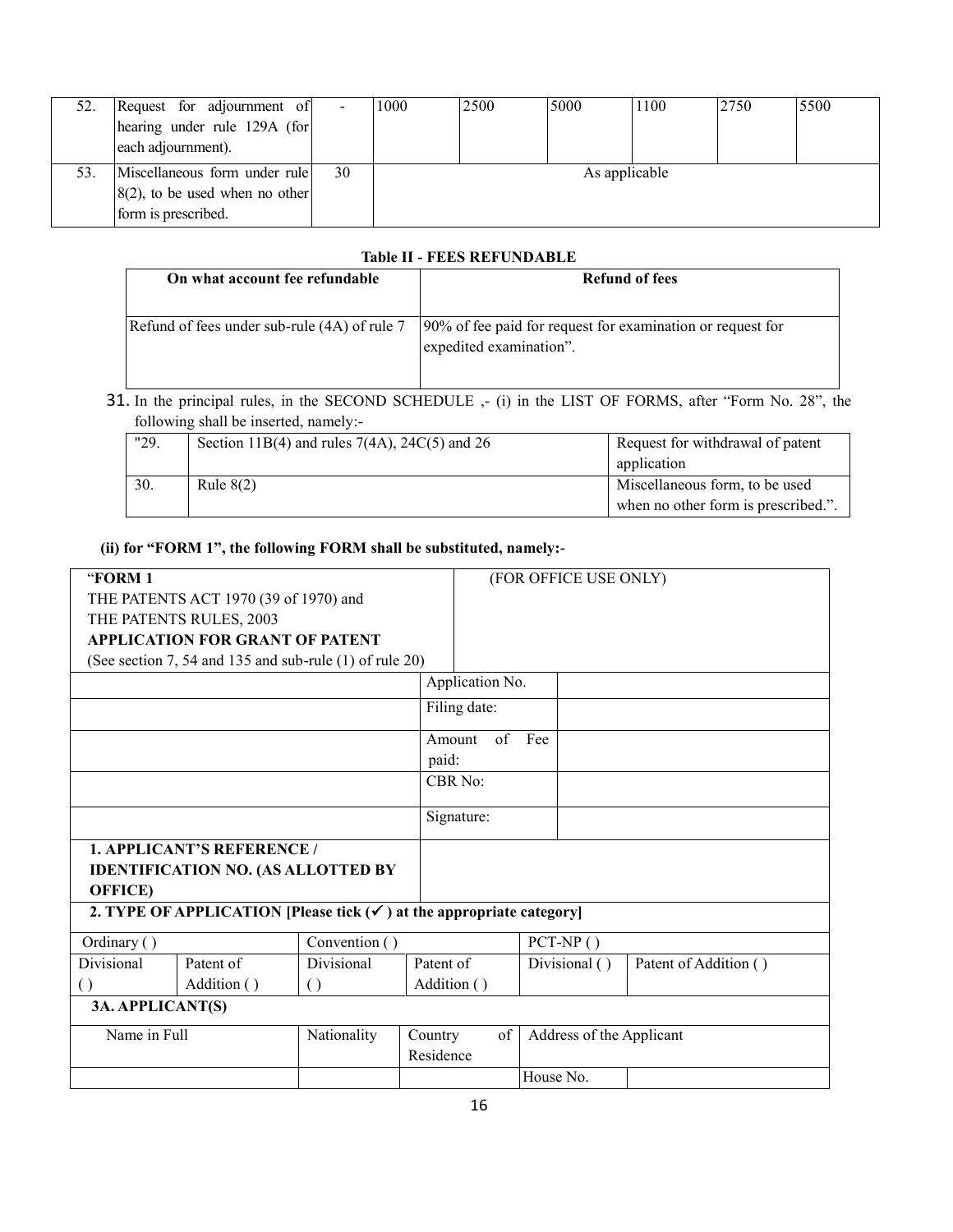|                 |                                                                         |             |                           |            |            | <b>Street</b>             |  |                                                                                |
|-----------------|-------------------------------------------------------------------------|-------------|---------------------------|------------|------------|---------------------------|--|--------------------------------------------------------------------------------|
|                 |                                                                         |             |                           |            |            |                           |  |                                                                                |
|                 |                                                                         |             |                           |            |            | City                      |  |                                                                                |
|                 |                                                                         |             |                           |            |            | <b>State</b>              |  |                                                                                |
|                 |                                                                         |             |                           |            |            | Country                   |  |                                                                                |
|                 |                                                                         |             |                           |            |            | Pin code                  |  |                                                                                |
|                 | 3B. CATEGORY OF APPLICANT [Please tick (√) at the appropriate category] |             |                           |            |            |                           |  |                                                                                |
|                 | Natural Person ()                                                       |             | Other than Natural Person |            |            |                           |  |                                                                                |
|                 |                                                                         |             | Small Entity ()           |            | Startup () |                           |  | Others ()                                                                      |
|                 | 4. INVENTOR(S) [Please tick $(\checkmark)$ at the appropriate category] |             |                           |            |            |                           |  |                                                                                |
|                 | Are all the inventor(s) same as                                         |             | Yes $( )$                 |            |            | No()                      |  |                                                                                |
|                 | the applicant(s) named above?                                           |             |                           |            |            |                           |  |                                                                                |
|                 | If "No", furnish the details of the inventor(s)                         |             |                           |            |            |                           |  |                                                                                |
|                 |                                                                         |             |                           |            |            |                           |  |                                                                                |
|                 | Name in Full                                                            | Nationality |                           | Country of |            |                           |  | Address of the Inventor                                                        |
|                 |                                                                         |             |                           | Residence  |            |                           |  |                                                                                |
|                 |                                                                         |             |                           |            |            | House No.                 |  |                                                                                |
|                 |                                                                         |             |                           |            |            | <b>Street</b>             |  |                                                                                |
|                 |                                                                         |             |                           |            |            | City                      |  |                                                                                |
|                 |                                                                         |             |                           |            |            | <b>State</b>              |  |                                                                                |
|                 |                                                                         |             |                           |            |            | Country                   |  |                                                                                |
|                 |                                                                         |             |                           |            |            | Pin code                  |  |                                                                                |
|                 | <b>5. TITLE OF THE INVENTION</b>                                        |             |                           |            |            |                           |  |                                                                                |
|                 |                                                                         |             |                           |            |            |                           |  |                                                                                |
|                 |                                                                         |             |                           |            |            |                           |  |                                                                                |
|                 | <b>6. AUTHORISED REGISTERED PATENT</b>                                  |             |                           |            |            |                           |  |                                                                                |
| <b>AGENT(S)</b> |                                                                         |             |                           |            | IN/PA No.  |                           |  |                                                                                |
|                 |                                                                         |             |                           |            | Name       |                           |  |                                                                                |
|                 |                                                                         |             |                           |            | Mobile No. |                           |  |                                                                                |
|                 | <b>7. ADDRESS FOR SERVICE OF APPLICANT IN</b>                           |             |                           |            | Name       |                           |  |                                                                                |
| <b>INDIA</b>    |                                                                         |             |                           |            |            | <b>Postal Address</b>     |  |                                                                                |
|                 |                                                                         |             |                           |            |            |                           |  |                                                                                |
|                 |                                                                         |             |                           |            |            | Telephone No.             |  |                                                                                |
|                 |                                                                         |             |                           |            | Mobile No. |                           |  |                                                                                |
|                 |                                                                         |             |                           |            | Fax No.    |                           |  |                                                                                |
|                 |                                                                         |             |                           |            | E-mail ID  |                           |  |                                                                                |
|                 |                                                                         |             |                           |            |            |                           |  | 8. IN CASE OF APPLICATION CLAIMING PRIORITY OF APPLICATION FILED IN CONVENTION |
|                 | <b>COUNTRY, PARTICULARS OF CONVENTION APPLICATION</b>                   |             |                           |            |            |                           |  |                                                                                |
| Country         | Application                                                             | Filing date | Name of the               |            |            | Title of the              |  | IPC (as classified in the                                                      |
|                 | Number                                                                  |             | applicant                 |            | invention  |                           |  | convention country)                                                            |
|                 |                                                                         |             |                           |            |            |                           |  |                                                                                |
|                 |                                                                         |             |                           |            |            |                           |  |                                                                                |
|                 |                                                                         |             |                           |            |            |                           |  | 9. IN CASE OF PCT NATIONAL PHASE APPLICATION, PARTICULARS OF INTERNATIONAL     |
|                 | APPLICATION FILED UNDER PATENT CO-OPERATION TREATY (PCT)                |             |                           |            |            |                           |  |                                                                                |
|                 |                                                                         |             |                           |            |            |                           |  |                                                                                |
|                 | International application number                                        |             |                           |            |            | International filing date |  |                                                                                |
|                 |                                                                         |             |                           |            |            |                           |  |                                                                                |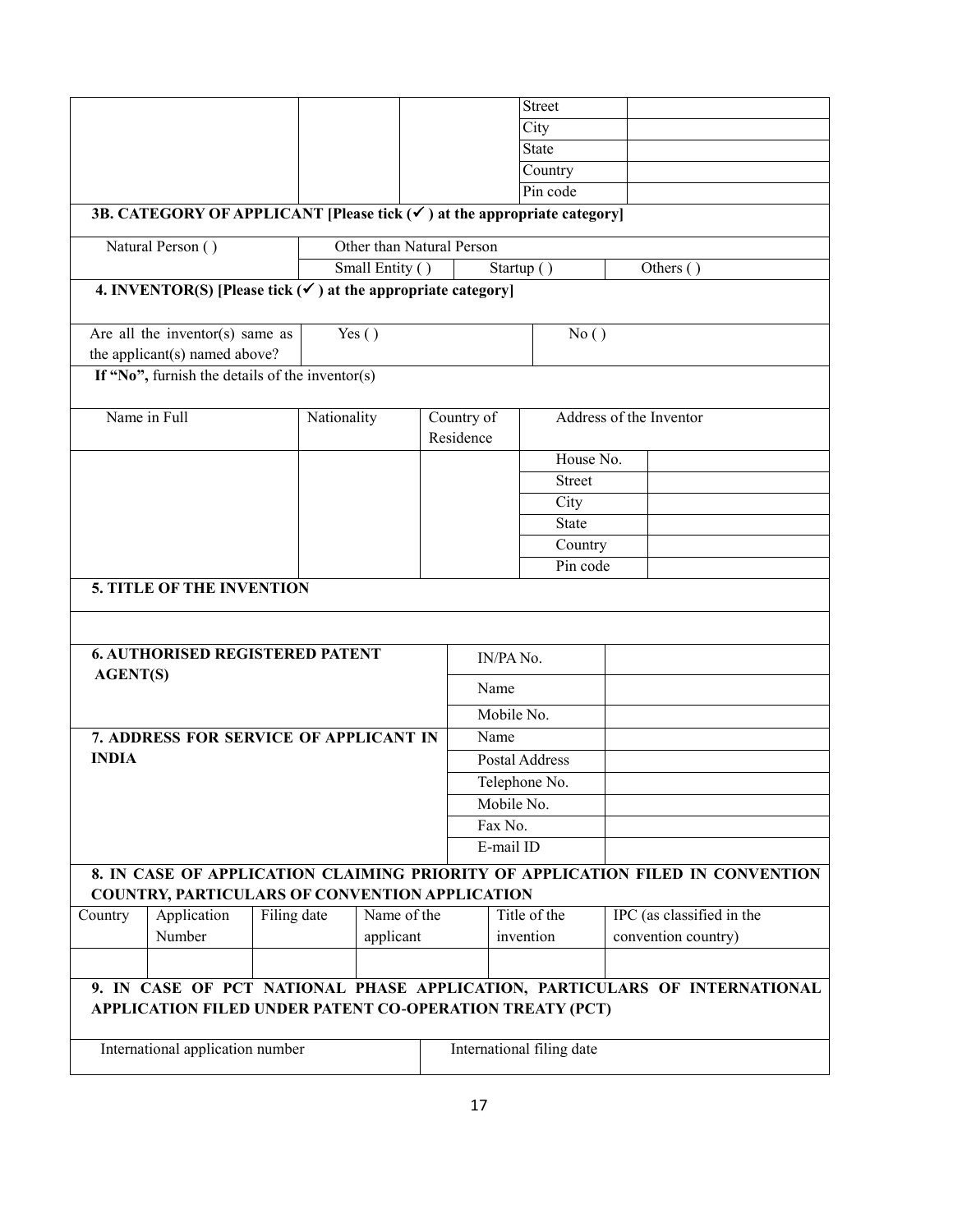|                                                                                                                         | 10. IN CASE OF DIVISIONAL APPLICATION FILED UNDER SECTION 16, PARTICULARS OF                                                                                                                                                                                                                                                                                                                                       |
|-------------------------------------------------------------------------------------------------------------------------|--------------------------------------------------------------------------------------------------------------------------------------------------------------------------------------------------------------------------------------------------------------------------------------------------------------------------------------------------------------------------------------------------------------------|
| ORIGINAL (FIRST) APPLICATION                                                                                            |                                                                                                                                                                                                                                                                                                                                                                                                                    |
| Original (first) application No.                                                                                        | Date of filing of original (first) application                                                                                                                                                                                                                                                                                                                                                                     |
|                                                                                                                         | 11. IN CASE OF PATENT OF ADDITION FILED UNDER SECTION 54, PARTICULARS OF MAIN                                                                                                                                                                                                                                                                                                                                      |
| <b>APPLICATION OR PATENT</b>                                                                                            |                                                                                                                                                                                                                                                                                                                                                                                                                    |
| Main application/patent No.                                                                                             | Date of filing of main application                                                                                                                                                                                                                                                                                                                                                                                 |
| <b>12. DECLARATIONS</b>                                                                                                 |                                                                                                                                                                                                                                                                                                                                                                                                                    |
| (i) Declaration by the inventor(s)                                                                                      |                                                                                                                                                                                                                                                                                                                                                                                                                    |
| applicant(s) herein is/are my/our assignee or legal representative.<br>(a) Date<br>(b) Signature(s)<br>$(c)$ Name $(s)$ | (In case the applicant is an assignee: the inventor(s) may sign herein below or the applicant may upload the<br>assignment or enclose the assignment with this application for patent or send the assignment by<br>post/electronic transmission duly authenticated within the prescribed period).<br>I/We, the above named inventor(s) is/are the true & first inventor(s) for this Invention and declare that the |
| (ii) Declaration by the applicant(s) in the convention country                                                          | (In case the applicant in India is different than the applicant in the convention country: the applicant in the                                                                                                                                                                                                                                                                                                    |
|                                                                                                                         | convention country may sign herein below or applicant in India may upload the assignment from the<br>applicant in the convention country or enclose the said assignment with this application for patent or send the<br>assignment by post/electronic transmission duly authenticated within the prescribed period)                                                                                                |
| representative.                                                                                                         | I/We, the applicant(s) in the convention country declare that the applicant(s) herein is/are my/our assignee or legal                                                                                                                                                                                                                                                                                              |
| (a) Date                                                                                                                |                                                                                                                                                                                                                                                                                                                                                                                                                    |
| $(b)$ Signature $(s)$                                                                                                   |                                                                                                                                                                                                                                                                                                                                                                                                                    |
| $(c)$ Name $(s)$ of the signatory                                                                                       |                                                                                                                                                                                                                                                                                                                                                                                                                    |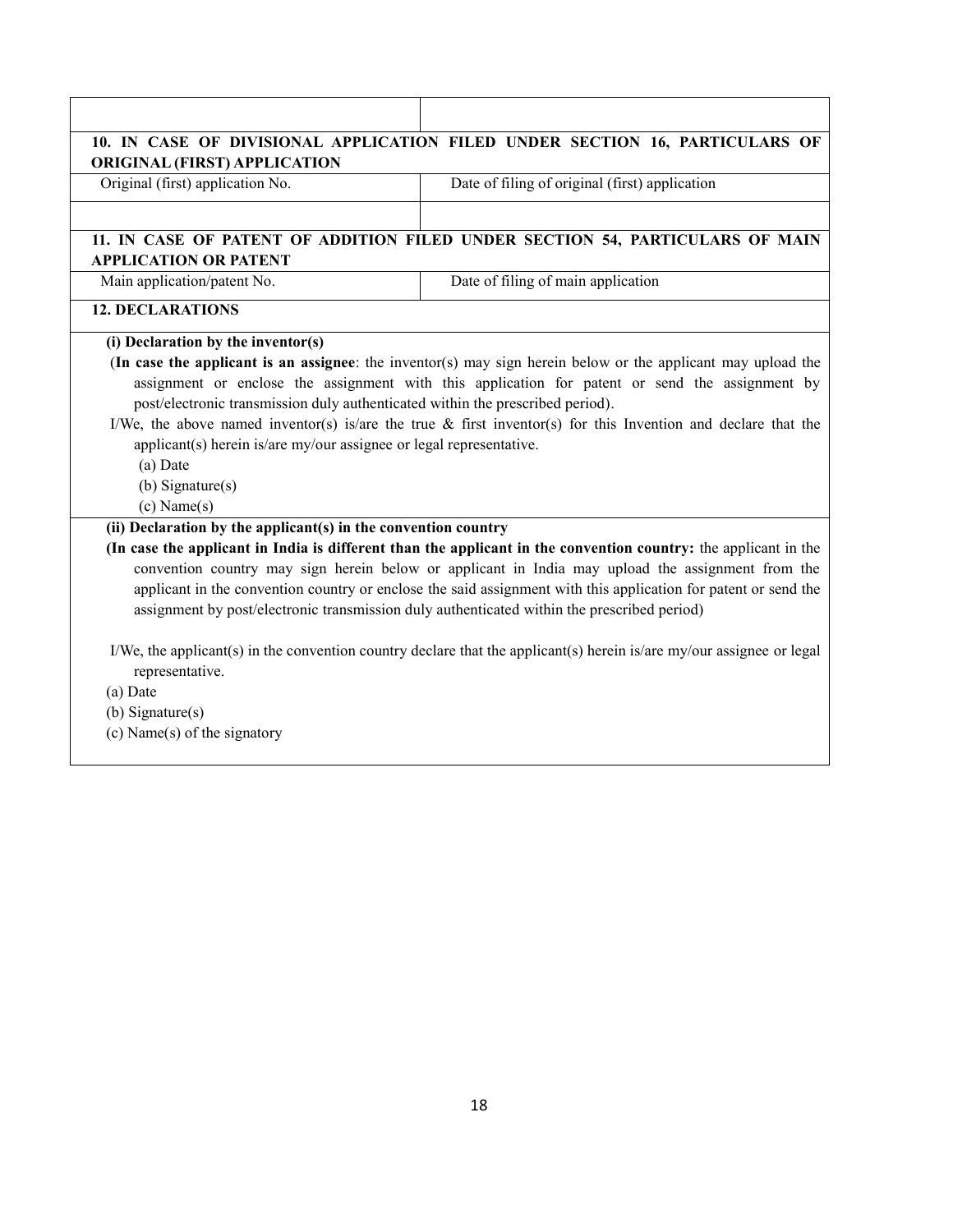|                                                                                            |                                                                                                                                                                                                                          | (iii) Declaration by the applicant(s)                                                |     |                                                                                                                   |  |
|--------------------------------------------------------------------------------------------|--------------------------------------------------------------------------------------------------------------------------------------------------------------------------------------------------------------------------|--------------------------------------------------------------------------------------|-----|-------------------------------------------------------------------------------------------------------------------|--|
|                                                                                            |                                                                                                                                                                                                                          | I/We the applicant(s) hereby declare(s) that: -                                      |     |                                                                                                                   |  |
| П.                                                                                         | I am/We are in possession of the above-mentioned invention.                                                                                                                                                              |                                                                                      |     |                                                                                                                   |  |
| П                                                                                          | The provisional/complete specification relating to the invention is filed with this application.                                                                                                                         |                                                                                      |     |                                                                                                                   |  |
| □                                                                                          | The invention as disclosed in the specification uses the biological material from India and the<br>necessary permission from the competent authority shall be submitted by me/us before the grant of<br>patent to me/us. |                                                                                      |     |                                                                                                                   |  |
| 0                                                                                          |                                                                                                                                                                                                                          | There is no lawful ground of objection(s) to the grant of the Patent to me/us.       |     |                                                                                                                   |  |
| □                                                                                          |                                                                                                                                                                                                                          | I am/we are the true $\&$ first inventor(s).                                         |     |                                                                                                                   |  |
| □                                                                                          |                                                                                                                                                                                                                          | I am/we are the assignee or legal representative of true $\&$ first inventor(s).     |     |                                                                                                                   |  |
| □                                                                                          |                                                                                                                                                                                                                          | application in convention country/countries in respect of my/our invention(s).       |     | The application or each of the applications, particulars of which are given in Paragraph-8, was the first         |  |
| Ш                                                                                          |                                                                                                                                                                                                                          |                                                                                      |     | I/We claim the priority from the above mentioned application(s) filed in convention country/countries             |  |
|                                                                                            |                                                                                                                                                                                                                          | country before that date by me/us or by any person from which I/We derive the title. |     | and state that no application for protection in respect of the invention had been made in a convention            |  |
| □                                                                                          |                                                                                                                                                                                                                          |                                                                                      |     |                                                                                                                   |  |
|                                                                                            | My/our application in India is based on international application under Patent Cooperation Treaty<br>(PCT) as mentioned in Paragraph-9.                                                                                  |                                                                                      |     |                                                                                                                   |  |
| 0                                                                                          |                                                                                                                                                                                                                          |                                                                                      |     | The application is divided out of my /our application particulars of which is given in Paragraph-10 and           |  |
| pray that this application may be treated as deemed to have been filed on DD/MM/YYYY under |                                                                                                                                                                                                                          |                                                                                      |     |                                                                                                                   |  |
|                                                                                            |                                                                                                                                                                                                                          | section 16 of the Act.                                                               |     |                                                                                                                   |  |
| □                                                                                          |                                                                                                                                                                                                                          |                                                                                      |     | The said invention is an improvement in or modification of the invention particulars of which are                 |  |
|                                                                                            |                                                                                                                                                                                                                          | given in Paragraph-11.                                                               |     |                                                                                                                   |  |
|                                                                                            |                                                                                                                                                                                                                          |                                                                                      |     |                                                                                                                   |  |
| $(a)$ Form $2$                                                                             | 13. FOLLOWING ARE THE ATTACHMENTS WITH THE APPLICATION                                                                                                                                                                   |                                                                                      |     |                                                                                                                   |  |
| Item                                                                                       |                                                                                                                                                                                                                          | Details                                                                              | Fee | Remarks                                                                                                           |  |
| Complete/ provisional                                                                      |                                                                                                                                                                                                                          | No. of pages                                                                         |     |                                                                                                                   |  |
| specification)#                                                                            |                                                                                                                                                                                                                          |                                                                                      |     |                                                                                                                   |  |
| No. of claims and No. of<br>No. of $Claim(s)$                                              |                                                                                                                                                                                                                          |                                                                                      |     |                                                                                                                   |  |
|                                                                                            |                                                                                                                                                                                                                          | pages                                                                                |     |                                                                                                                   |  |
| Abstract                                                                                   |                                                                                                                                                                                                                          | No. of pages                                                                         |     |                                                                                                                   |  |
| No. of drawings and No.<br>No. of Drawing(s)                                               |                                                                                                                                                                                                                          |                                                                                      |     |                                                                                                                   |  |
| of pages                                                                                   |                                                                                                                                                                                                                          |                                                                                      |     |                                                                                                                   |  |
|                                                                                            | # In case of a complete specification, if the applicant desires to adopt the drawings filed with his provisional                                                                                                         |                                                                                      |     |                                                                                                                   |  |
|                                                                                            |                                                                                                                                                                                                                          |                                                                                      |     | specification as the drawings or part of the drawings for the complete specification under rule 13(4), the number |  |
|                                                                                            | of such pages filed with the provisional specification are required to be mentioned here.                                                                                                                                |                                                                                      |     |                                                                                                                   |  |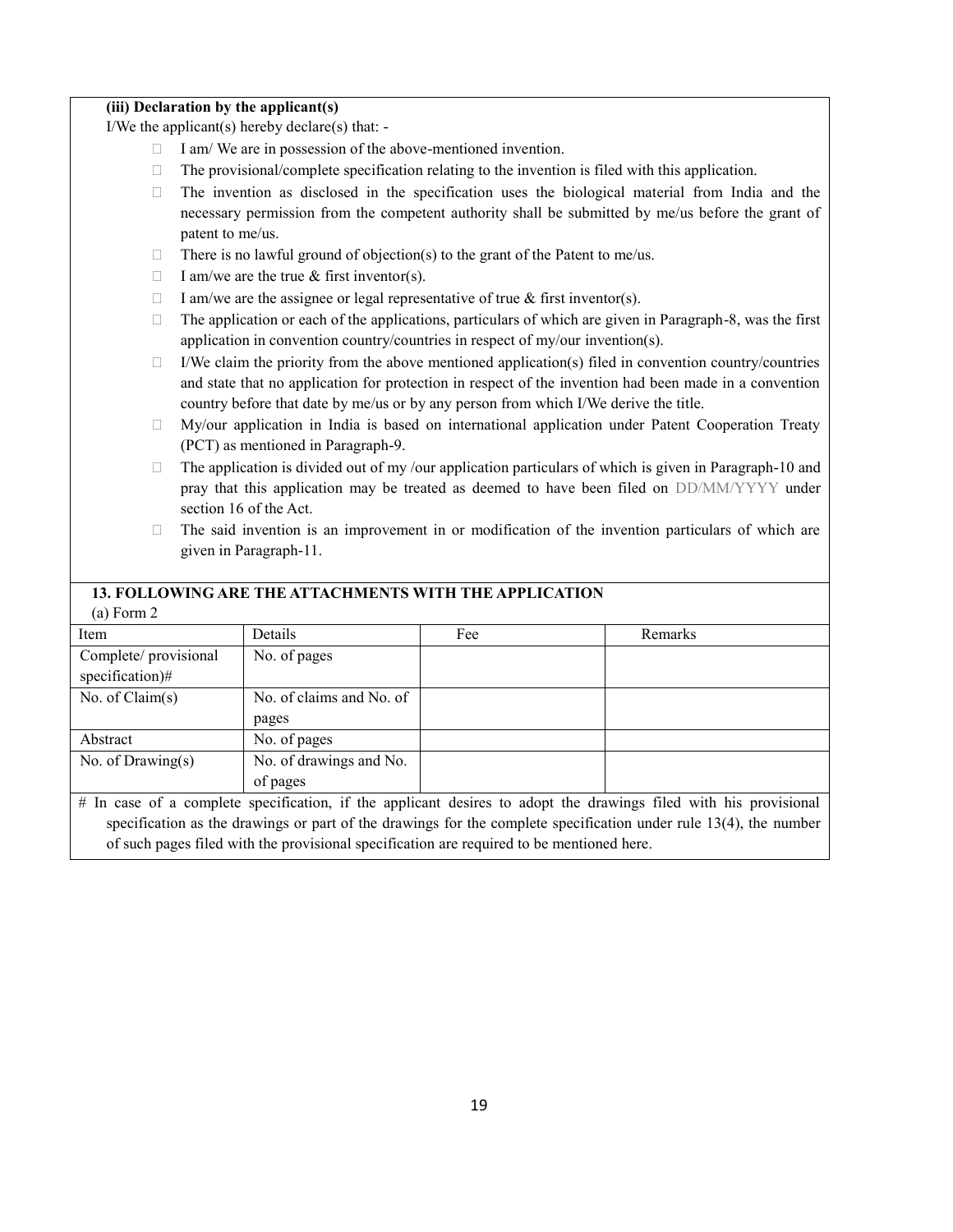| (b) Complete specification (in conformation with the international application)/as amended before the International |  |  |
|---------------------------------------------------------------------------------------------------------------------|--|--|
| Preliminary Examination Authority (IPEA), as applicable (2 copies).                                                 |  |  |
| (c) Sequence listing in electronic form                                                                             |  |  |
| (d) Drawings (in conformation with the international application)/as amended before the International Preliminary   |  |  |
| Examination Authority (IPEA), as applicable (2 copies).                                                             |  |  |
| (e) Priority document(s) or a request to retrieve the priority document(s) from DAS (Digital Access Service) if the |  |  |
| applicant had already requested the office of first filing to make the priority document(s) available to DAS.       |  |  |
| (f) Translation of priority document/Specification/International Search Report/International Preliminary Report on  |  |  |
| Patentability.                                                                                                      |  |  |
| (g) Statement and Undertaking on Form 3                                                                             |  |  |
| (h) Declaration of Inventorship on Form 5                                                                           |  |  |
| (i) Power of Authority                                                                                              |  |  |
|                                                                                                                     |  |  |
|                                                                                                                     |  |  |
| Total fee $\square$ in Cash/ Banker's Cheque /Bank Draft bearing No<br>Dateon                                       |  |  |
| Bank.                                                                                                               |  |  |
|                                                                                                                     |  |  |
|                                                                                                                     |  |  |
| I/We hereby declare that to the best of my/our knowledge, information and belief the fact and matters slated        |  |  |
| herein are correct and I/We request that a patent may be granted to me/us for the said invention.                   |  |  |
|                                                                                                                     |  |  |
|                                                                                                                     |  |  |
| Signature:                                                                                                          |  |  |
| Name:                                                                                                               |  |  |
| To,                                                                                                                 |  |  |
| The Controller of Patents                                                                                           |  |  |
|                                                                                                                     |  |  |
|                                                                                                                     |  |  |
| Note: -                                                                                                             |  |  |
| * Repeat boxes in case of more than one entry.                                                                      |  |  |
| * To be signed by the applicant(s) or by authorized registered patent agent otherwise where mentioned.              |  |  |
| * Tick $(\checkmark)$ cross (x) whichever is applicable/not applicable in declaration in paragraph-12.              |  |  |
| * Name of the inventor and applicant should be given in full, family name in the beginning.                         |  |  |
| * Strike out the portion which is/are not applicable.                                                               |  |  |
| * For fee: See First Schedule";                                                                                     |  |  |

# **(iii) For "FORM 3", the following FORM shall be substituted, namely:-**

| <b>FORM 3</b>                             |                       |  |  |
|-------------------------------------------|-----------------------|--|--|
|                                           | THE PATENTS ACT, 1970 |  |  |
| (39 of 1970)                              |                       |  |  |
| and                                       |                       |  |  |
| THE PATENTS RULES, 2003                   |                       |  |  |
| STATEMENT AND UNDERTAKING UNDER SECTION 8 |                       |  |  |
| (See section 8; Rule 12)                  |                       |  |  |
| 1. Name of the applicant(s).              | I/We                  |  |  |
|                                           | .                     |  |  |
|                                           |                       |  |  |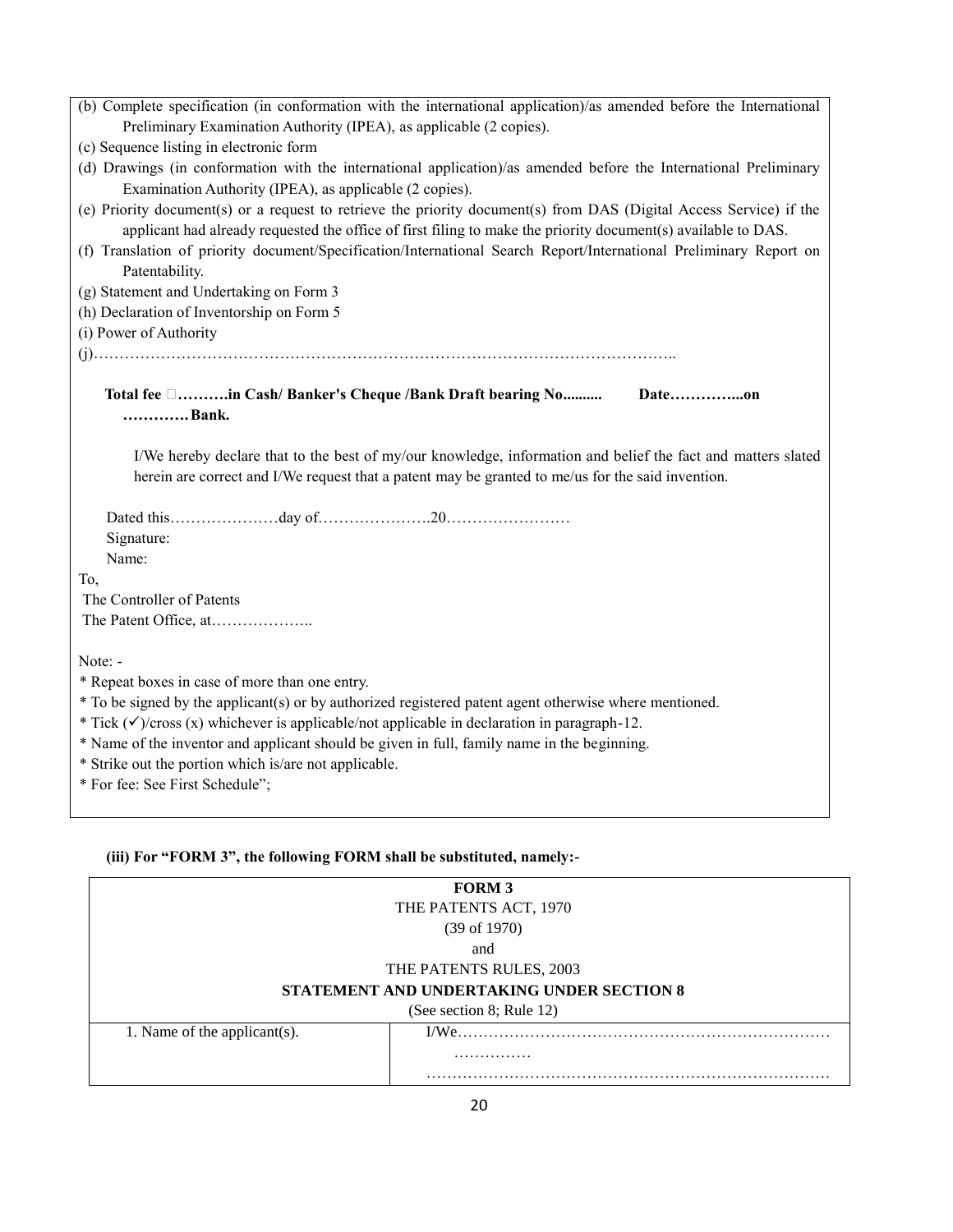| 2. Name, address and nationality of the<br>joint applicant. |                                                                                | (i)<br>Or           | hereby declare:<br>that I/We have not made any application for the<br>same/substantially the same invention outside India<br>(ii) that I/We who have made this application Nodated |                              |                                                                                                                                                                                                                                                                              |               |
|-------------------------------------------------------------|--------------------------------------------------------------------------------|---------------------|------------------------------------------------------------------------------------------------------------------------------------------------------------------------------------|------------------------------|------------------------------------------------------------------------------------------------------------------------------------------------------------------------------------------------------------------------------------------------------------------------------|---------------|
|                                                             |                                                                                |                     |                                                                                                                                                                                    |                              | the same/ substantially same invention, application(s) for<br>patent in the other countries, the particulars of which are<br>given below:                                                                                                                                    |               |
| Name of<br>the<br>country                                   | Date of<br>application                                                         | Applicatio<br>n No. |                                                                                                                                                                                    | Status of the<br>application | Date of publication                                                                                                                                                                                                                                                          | Date of grant |
|                                                             | 3. Name and address of the assignee                                            |                     |                                                                                                                                                                                    |                              | (iii) that the rights in the application(s) has/have been assigned<br>.<br>that I/We undertake that upto the date of grant of the patent by<br>the Controller, I/We would keep him informed in writing the<br>details regarding corresponding applications for patents filed |               |
|                                                             |                                                                                |                     |                                                                                                                                                                                    |                              | outside India within six months from the date of filing of such<br>application.<br>Dated thisday of20                                                                                                                                                                        |               |
|                                                             | 4. To be signed by the applicant or his<br>authorized registered patent agent. |                     |                                                                                                                                                                                    |                              |                                                                                                                                                                                                                                                                              |               |
| 5. Name of the natural person who has<br>signed.            |                                                                                |                     |                                                                                                                                                                                    |                              |                                                                                                                                                                                                                                                                              |               |
|                                                             |                                                                                |                     |                                                                                                                                                                                    | To                           | The Controller of Patents,<br>The Patent Office,                                                                                                                                                                                                                             |               |
|                                                             | Note.- Strike out whichever is not applicable;                                 |                     |                                                                                                                                                                                    |                              |                                                                                                                                                                                                                                                                              |               |

# **(iv) for "FORM 4", the following FORM shall be substituted, namely:-**

| <b>FORM 4</b>                        |  |
|--------------------------------------|--|
| THE PATENTS ACT, 1970                |  |
| $(39 \text{ of } 1970)$              |  |
| and                                  |  |
| THE PATENTS RULES, 2003              |  |
| <b>REQUEST FOR EXTENSION OF TIME</b> |  |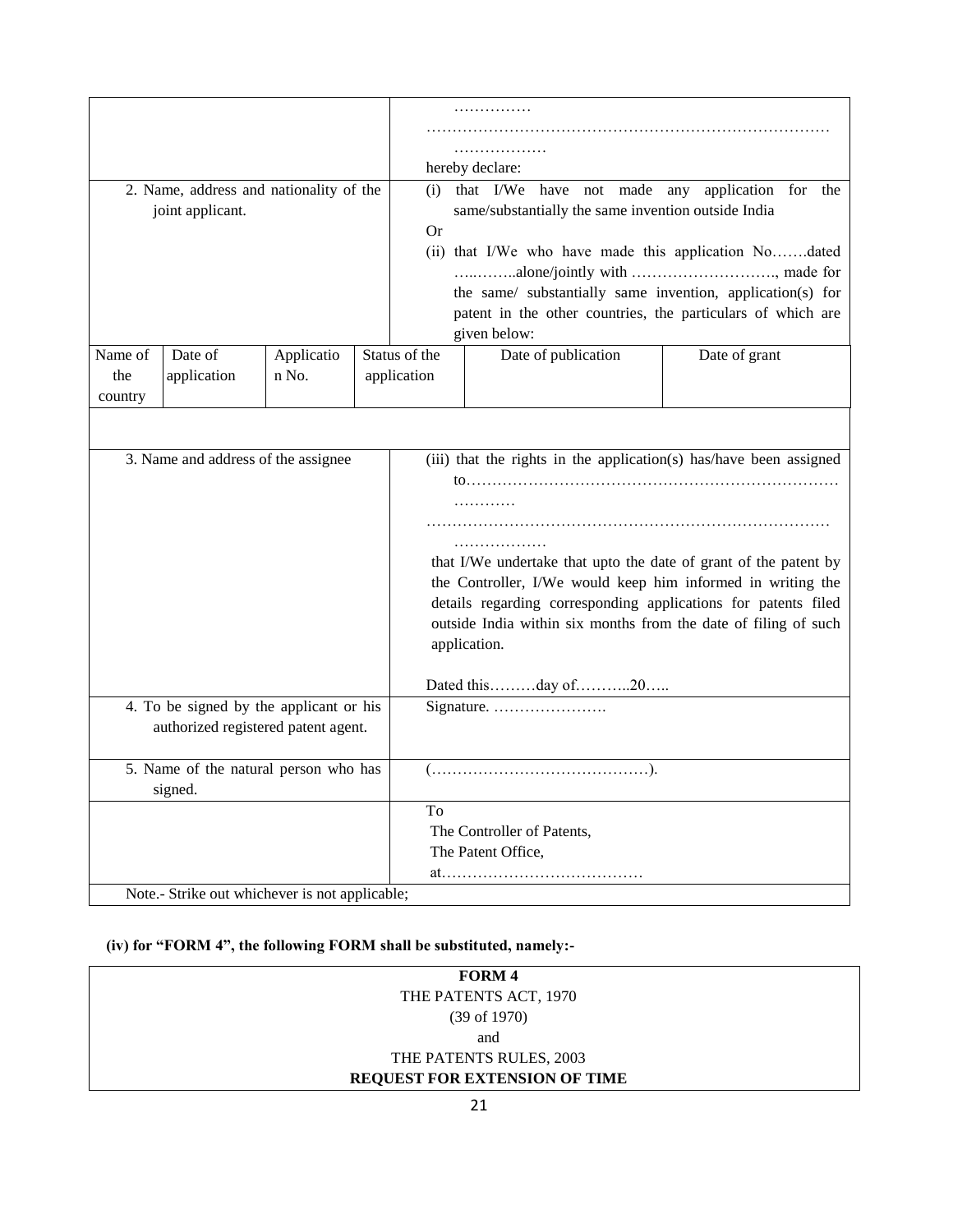| [See sections 53(2), and 142 (4); rules 13(6), 24B(6), 24C(11) and 80(1A), 130]        |                                                                                  |  |  |
|----------------------------------------------------------------------------------------|----------------------------------------------------------------------------------|--|--|
| 1. Name of the applicant                                                               | The reasons for making the request are as follows:-                              |  |  |
|                                                                                        | Dated thisday of 20                                                              |  |  |
| 2. To be signed by the<br>applicant or<br>his<br>authorized registered<br>patent agent | Signature<br>$(\ldots,\ldots,\ldots,\ldots,\ldots,\ldots,\ldots,\ldots,\ldots))$ |  |  |
| 3. Name of the natural<br>who<br>has<br>person<br>signed                               |                                                                                  |  |  |
|                                                                                        | To                                                                               |  |  |
|                                                                                        | The Controller of Patents,<br>The Patent Office,                                 |  |  |
|                                                                                        |                                                                                  |  |  |
| Note.- For fee: See First Schedule.";                                                  |                                                                                  |  |  |

# **(v) for "FORM 13", the following FORM shall be substituted, namely:-**

|                              | <b>FORM 13</b>                                                                                                                                                                                                                                                  |  |
|------------------------------|-----------------------------------------------------------------------------------------------------------------------------------------------------------------------------------------------------------------------------------------------------------------|--|
| THE PATENTS ACT, 1970        |                                                                                                                                                                                                                                                                 |  |
| $(39 \text{ of } 1970)$      |                                                                                                                                                                                                                                                                 |  |
|                              | and                                                                                                                                                                                                                                                             |  |
|                              | THE PATENTS RULES, 2003                                                                                                                                                                                                                                         |  |
|                              | <b>APPLICATION FOR AMENDMENT OF THE APPLICATION FOR PATENT/</b>                                                                                                                                                                                                 |  |
|                              | <b>COMPLETE SPECIFICATION/ANY DOCUMENT RELATED THERETO</b>                                                                                                                                                                                                      |  |
|                              | [See section 57; sub-rule $(1)$ of rule 81]                                                                                                                                                                                                                     |  |
| 1. Name of the applicant(s). |                                                                                                                                                                                                                                                                 |  |
|                              | request leave to amend the application/any document related thereto/complete<br>specification with<br>application<br>respect to<br>for<br>patent<br>Nodatedas highlighted in the copy hereto annexed.<br>My/Our reason for making this request are as follows:- |  |
|                              | I/We declare that no action for infringement or for the revocation of the patent in<br>question is pending before Appellate Board or a Court.                                                                                                                   |  |
|                              | I/We declare that the facts and matters stated herein are true to the best of my/our<br>knowledge information and belief.                                                                                                                                       |  |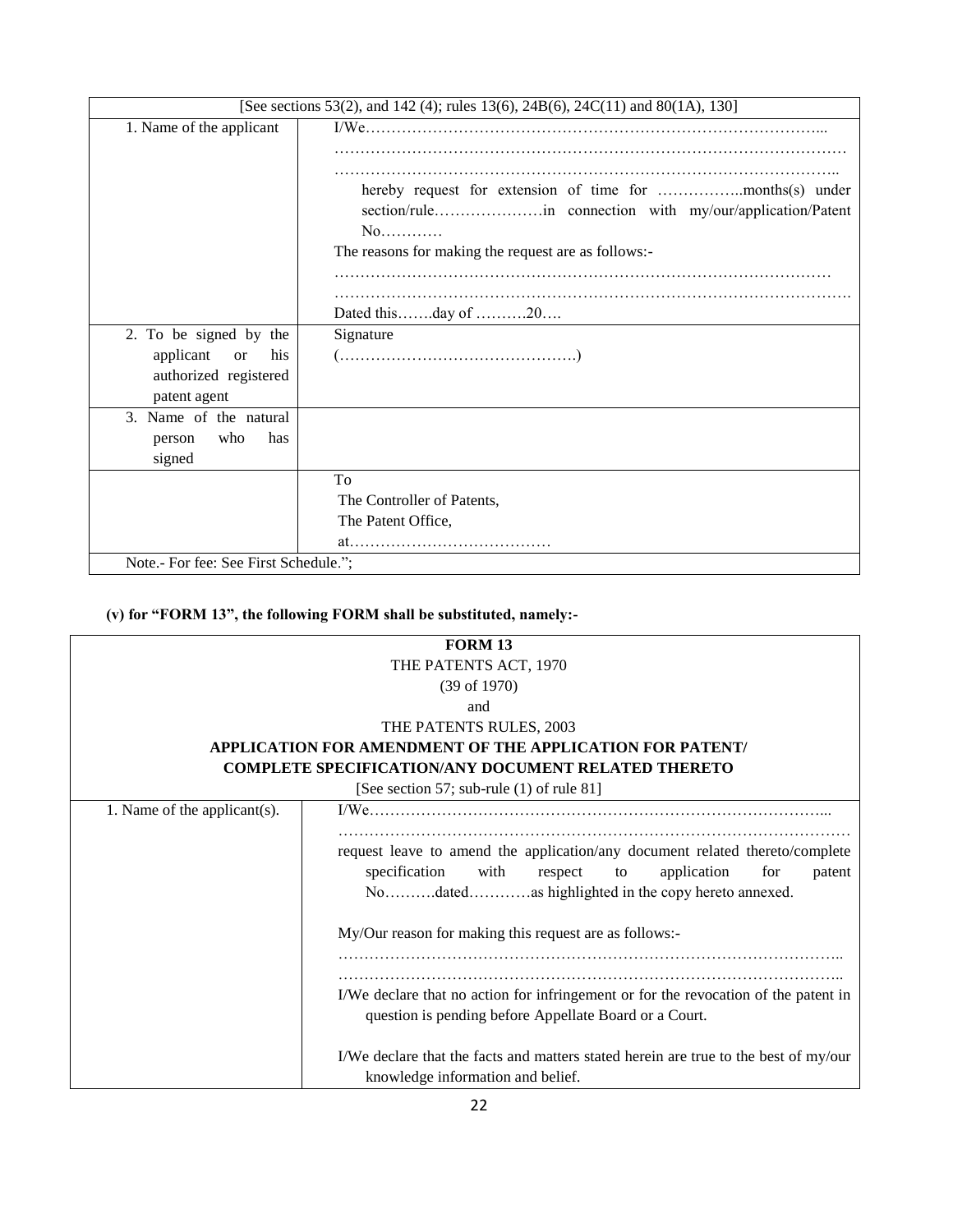| 2. To be signed by the                |                                                                            |
|---------------------------------------|----------------------------------------------------------------------------|
| applicant(s)<br>or                    |                                                                            |
| patentee(s) or by his                 |                                                                            |
| authorized<br>registered              |                                                                            |
| patent agent                          |                                                                            |
| 3. Name of the natural person         |                                                                            |
| who has signed                        | $(\ldots,\ldots,\ldots,\ldots,\ldots,\ldots,\ldots,\ldots,\ldots,\ldots))$ |
|                                       |                                                                            |
|                                       | To                                                                         |
|                                       | The Controller of Patents,                                                 |
|                                       | The Patent Office.                                                         |
|                                       |                                                                            |
|                                       |                                                                            |
| Note.- For fee: See First Schedule."; |                                                                            |

# **(vi) after FORM 18, the following FORM shall be inserted, namely:-**

| "FORM 18 A                                                                                                            | (FOR OFFICE USE ONLY)                                                                                                            |
|-----------------------------------------------------------------------------------------------------------------------|----------------------------------------------------------------------------------------------------------------------------------|
| THE PATENTS ACT, 1970                                                                                                 | RQ. No.:                                                                                                                         |
| and THE PATENT RULES, 2003                                                                                            | Filing Date:                                                                                                                     |
| REQUEST FOR EXPEDITED EXAMINATION OF                                                                                  | Amount of fee Paid:                                                                                                              |
| <b>APPLICATION FOR PATENT</b>                                                                                         | CBR no:                                                                                                                          |
| [See section 11B and Rule 24C]                                                                                        | Signature:                                                                                                                       |
| 1. APPLICANT(s)                                                                                                       |                                                                                                                                  |
| $(A)$ NAME:                                                                                                           |                                                                                                                                  |
| (B) NATIONALITY:                                                                                                      |                                                                                                                                  |
| (C) ADDRESS:                                                                                                          |                                                                                                                                  |
|                                                                                                                       |                                                                                                                                  |
|                                                                                                                       |                                                                                                                                  |
|                                                                                                                       |                                                                                                                                  |
| examined under sections 12 and 13 of the Act.                                                                         |                                                                                                                                  |
|                                                                                                                       | or                                                                                                                               |
|                                                                                                                       |                                                                                                                                  |
|                                                                                                                       |                                                                                                                                  |
|                                                                                                                       |                                                                                                                                  |
|                                                                                                                       |                                                                                                                                  |
|                                                                                                                       | shall be examined under sections 12 and 13 of the Act, immediately without waiting for the expiry of 31                          |
| months as specified in rule $20(4)(ii)$ .                                                                             |                                                                                                                                  |
|                                                                                                                       | $\alpha$                                                                                                                         |
|                                                                                                                       | I/We hereby request that my/our request for examination bearing no.-----------------for application for patent no.-------------- |
|                                                                                                                       |                                                                                                                                  |
|                                                                                                                       |                                                                                                                                  |
|                                                                                                                       | examination of patent application under rule 24C and the application shall be examined under sections 12 and 13                  |
| of the Act.                                                                                                           |                                                                                                                                  |
|                                                                                                                       |                                                                                                                                  |
| 3. The applicant(s) to indicate (by ticking the appropriate box) any of the grounds applicable in case of request for |                                                                                                                                  |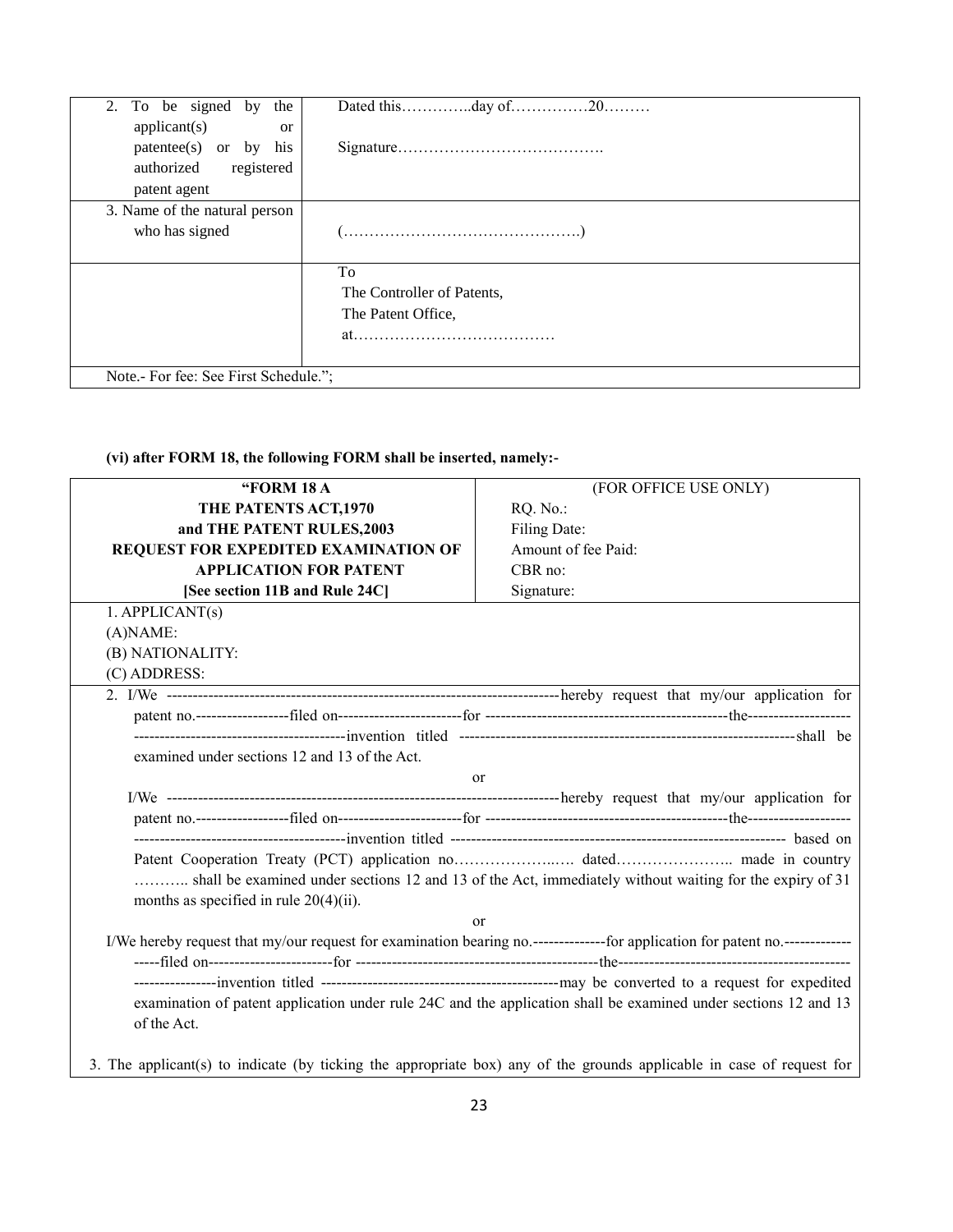| expedited examination made by on any of the following grounds:                                                  |  |  |
|-----------------------------------------------------------------------------------------------------------------|--|--|
| that the applicant is a startup, or                                                                             |  |  |
| that India has been indicated as the competent International Searching Authority or elected as an International |  |  |
| Preliminary Examining Authority in the corresponding international application.                                 |  |  |
| ADDRESS FOR SERVICE IN INDIA:                                                                                   |  |  |
|                                                                                                                 |  |  |
| .                                                                                                               |  |  |
|                                                                                                                 |  |  |
| .                                                                                                               |  |  |
|                                                                                                                 |  |  |
| Dated this day of 20                                                                                            |  |  |
| Signature                                                                                                       |  |  |
| Name of the signatory                                                                                           |  |  |
| T <sub>o</sub>                                                                                                  |  |  |
| The Controller of Patent                                                                                        |  |  |
| The Patent Office, at                                                                                           |  |  |
| NOTE:                                                                                                           |  |  |
| To be signed by the applicant(s) or by his/ their authorized registered patent agent                            |  |  |
| "Strike out the column(s) which is / are not applicable.";                                                      |  |  |
| For fee: See First Schedule.";                                                                                  |  |  |

#### **(vii) for "FORM 28", the following FORM shall be substituted, namely:-**

|                |                                                     | "FORM 28                                                                                                                                                                         |  |
|----------------|-----------------------------------------------------|----------------------------------------------------------------------------------------------------------------------------------------------------------------------------------|--|
|                |                                                     | THE PATENTS ACT, 1970                                                                                                                                                            |  |
|                |                                                     | (39 of 1970)                                                                                                                                                                     |  |
|                |                                                     | <b>AND</b>                                                                                                                                                                       |  |
|                |                                                     | THE PATENTS RULES, 2003                                                                                                                                                          |  |
|                |                                                     | TO BE SUBMITTED BY A SMALL ENTITY / STARTUP                                                                                                                                      |  |
|                | [See rules 2 (fa), 2(fb) and 7]                     |                                                                                                                                                                                  |  |
| 1              | Insert name, address and nationality.               |                                                                                                                                                                                  |  |
|                |                                                     | applicant/ patentee in respect of the patent application no.                                                                                                                     |  |
|                |                                                     | hereby declare that I/we am/are a small entity in accordance with<br>rule $2(fa)$ or a startup in accordance with rule $2(fb)$ and submit the<br>following document(s) as proof: |  |
| $\overline{2}$ | Documents to be submitted                           |                                                                                                                                                                                  |  |
|                | i. For claiming the status of a small entity:       |                                                                                                                                                                                  |  |
|                | $(27 \text{ of } 2006).$                            | A. For an Indian applicant: Evidence of registration under the Micro, Small and Medium Enterprises Act, 2006                                                                     |  |
|                | B. In case of a foreign entity: Any other document. |                                                                                                                                                                                  |  |
|                | ii. For claiming the status of a startup            |                                                                                                                                                                                  |  |
|                |                                                     | A. For an Indian applicant: Any document as evidence of eligibility, as defined in rule 2(fb).                                                                                   |  |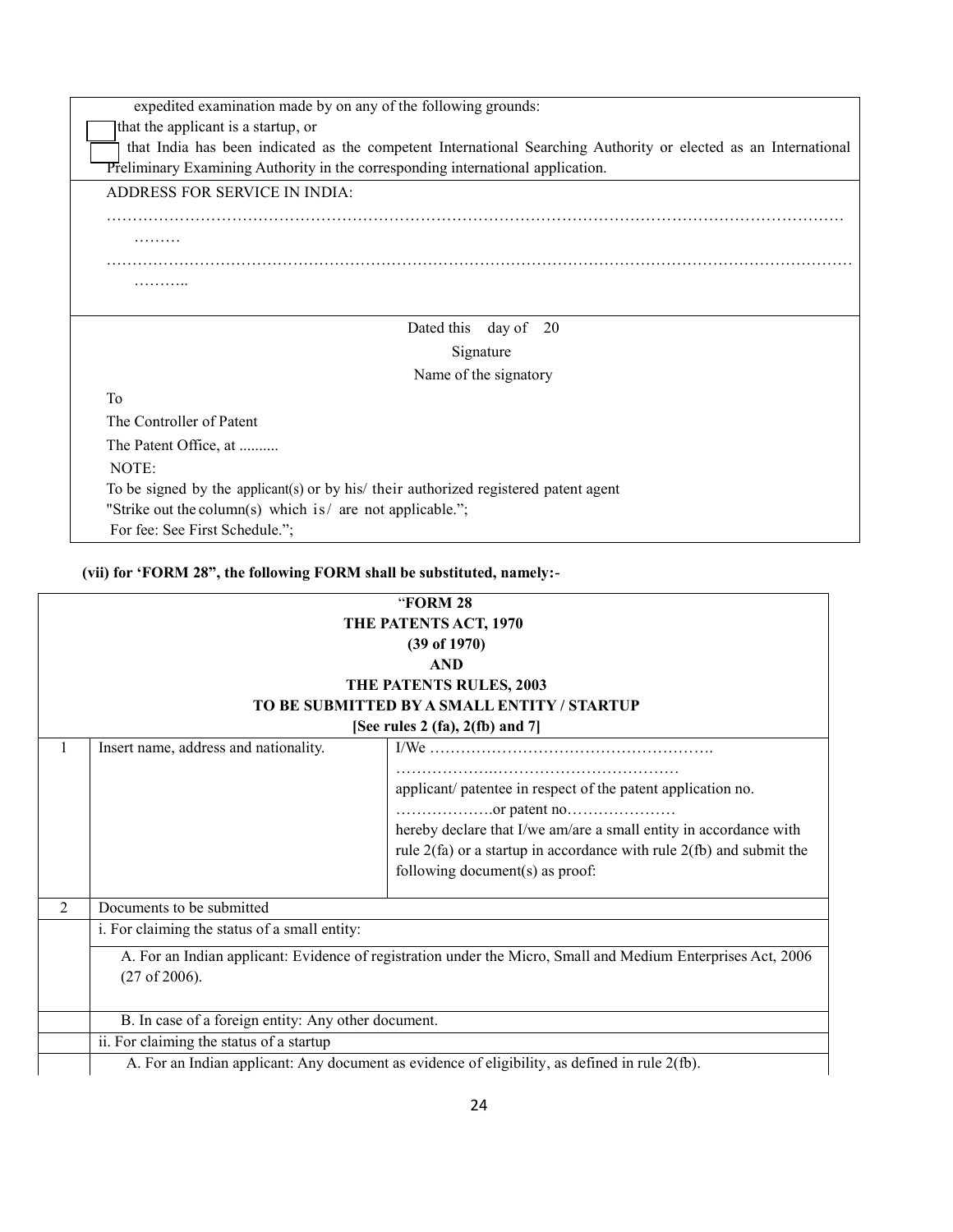|               | B. In case of a foreign entity: Any other document.     |                                                                  |  |
|---------------|---------------------------------------------------------|------------------------------------------------------------------|--|
| $\mathcal{E}$ | To be signed by the applicant(s) $\frac{1}{2}$ patentee | The information provided herein is correct to the best of my/our |  |
|               | (s) / authorised registered patent agent.               | knowledge and belief.                                            |  |
|               |                                                         |                                                                  |  |
|               | Name of the natural person who has signed.              |                                                                  |  |
| 4             | Designation and official seal, if any, of the           | Signature $\dots\dots\dots\dots\dots\dots\dots\dots\dots$        |  |
|               | person who has signed.                                  |                                                                  |  |
|               |                                                         |                                                                  |  |
|               |                                                         |                                                                  |  |
|               |                                                         |                                                                  |  |
|               |                                                         | To                                                               |  |
|               |                                                         | The Controller of Patents,                                       |  |
|               |                                                         | The Patent Office.                                               |  |
|               |                                                         | , 2                                                              |  |

# **(viii) after FORM 28, the following FORMS shall be inserted, namely:-**

| "FORM 29                                                                      |                                                                                          |  |  |  |  |  |                                                      |
|-------------------------------------------------------------------------------|------------------------------------------------------------------------------------------|--|--|--|--|--|------------------------------------------------------|
| THE PATENTS ACT, 1970<br>(39 of 1970)<br>and<br>THE PATENTS RULES, 2003       |                                                                                          |  |  |  |  |  |                                                      |
|                                                                               |                                                                                          |  |  |  |  |  | REQUEST FOR WITHDRAWAL OF THE APPLICATION FOR PATENT |
|                                                                               |                                                                                          |  |  |  |  |  | [See Section 11B(4) and rules $7(4A)$ , 26]          |
|                                                                               |                                                                                          |  |  |  |  |  |                                                      |
| 1. Name of the applicant                                                      | I/ We request that the<br>application for patent numbered                                |  |  |  |  |  |                                                      |
|                                                                               | applicable, having the request for examination / request<br>expedited examination<br>for |  |  |  |  |  |                                                      |
|                                                                               | $data$ $,$<br>be                                                                         |  |  |  |  |  |                                                      |
|                                                                               | treated as withdrawn under rule $7(4A)/26$ .                                             |  |  |  |  |  |                                                      |
| 2. To be signed by the applicant or his<br>authorized registered patent agent |                                                                                          |  |  |  |  |  |                                                      |
| 3. Name of the natural person who has signed                                  |                                                                                          |  |  |  |  |  |                                                      |
|                                                                               | Dated ---------------------day of----------------------                                  |  |  |  |  |  |                                                      |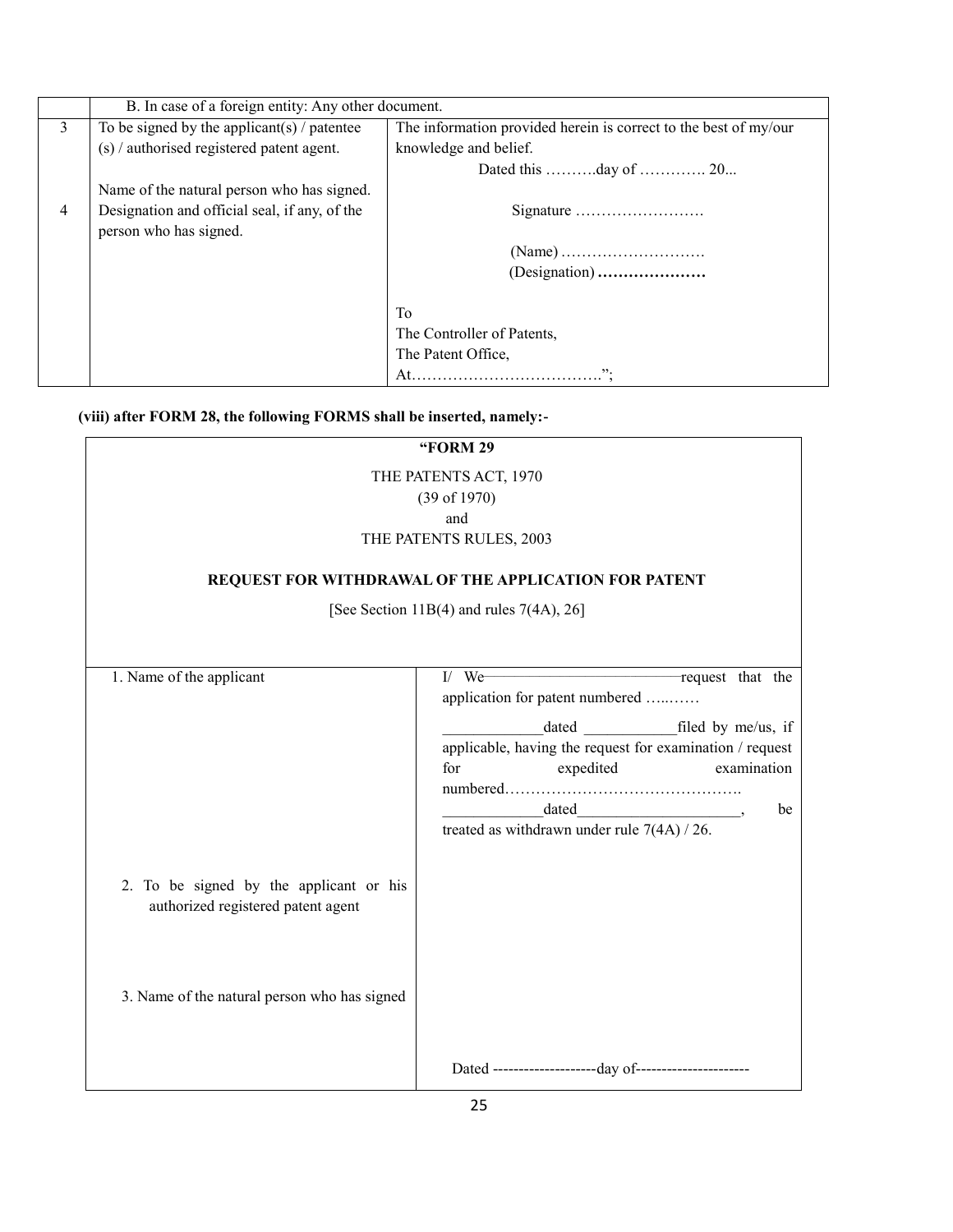|                                          | Signature                 |
|------------------------------------------|---------------------------|
|                                          |                           |
|                                          |                           |
|                                          | (Designation)             |
|                                          | T <sub>o</sub>            |
|                                          | The Controller of Patents |
| N.B. strike out whichever not applicable | Patent Office at          |

| <b>FORM 30</b><br>THE PATENTS ACT, 1970<br>(39 of 1970)<br>and<br>THE PATENTS RULES, 2003<br>TO BE USED WHEN NO OTHER FORM IS PRESCRIBED<br>[See sub-rule (2) of Rule 8] |                                 |      |                             |     |  |  |
|--------------------------------------------------------------------------------------------------------------------------------------------------------------------------|---------------------------------|------|-----------------------------|-----|--|--|
| of<br>1.<br>Name<br>the<br>Applicant/Patentee/Other                                                                                                                      |                                 |      |                             |     |  |  |
| 2. Complete address including<br>postal index number/code<br>and State along with e-<br>mail ID, telephone, mobile<br>and fax number.                                    | House No.<br><b>Street</b>      |      | Telephone No.<br>Mobile No. |     |  |  |
|                                                                                                                                                                          | City<br><b>State</b><br>Country | --   | Fax No.                     | $-$ |  |  |
|                                                                                                                                                                          | Pin code                        | $-1$ | E-mail ID                   | $-$ |  |  |
| 3. Application No. / Patent No.                                                                                                                                          |                                 |      |                             |     |  |  |
| 4. Relevant section / rules                                                                                                                                              |                                 |      |                             |     |  |  |
| 5. Purpose of request                                                                                                                                                    |                                 |      |                             |     |  |  |
| 6. Details of request                                                                                                                                                    |                                 |      |                             |     |  |  |
| 7. To be signed by applicant<br>Signature                                                                                                                                |                                 |      |                             |     |  |  |
| 8. Name of the natural person<br>$(\ldots, \ldots, \ldots, \ldots, \ldots, \ldots, \ldots))$                                                                             |                                 |      |                             |     |  |  |